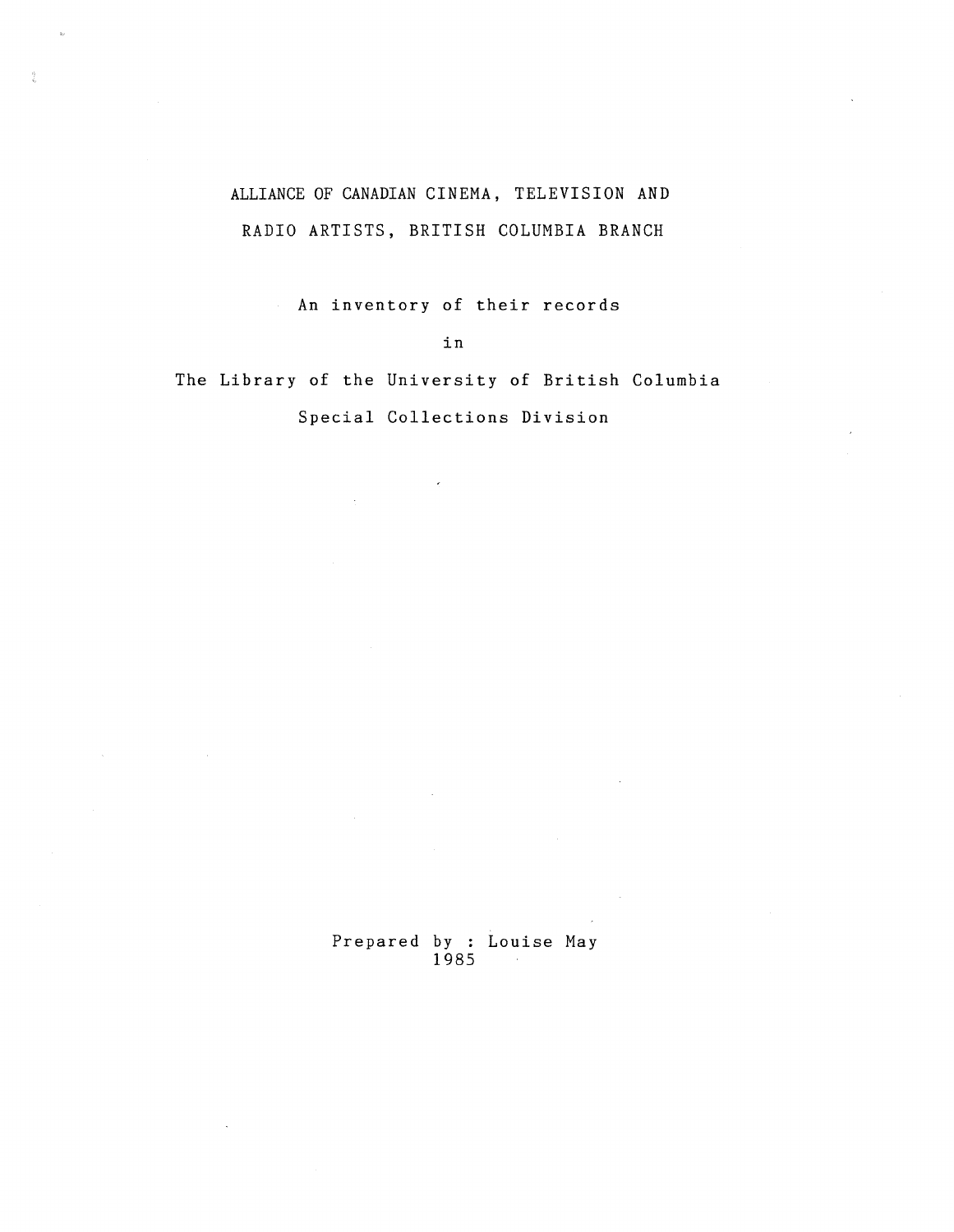## TABLE OF CONTENTS

| Introduction                      | ii             |
|-----------------------------------|----------------|
| Membership Cards                  | 1              |
| Completed Membership Applications | 1              |
| Agreements                        | $\overline{2}$ |
| Minutes                           | 6              |
| Subject Files                     | 8              |
| Writers' Guild, B.C. Branch Files | 12             |
| ACTRA Writer's Guild              | 13             |
| Ledgers                           | 14             |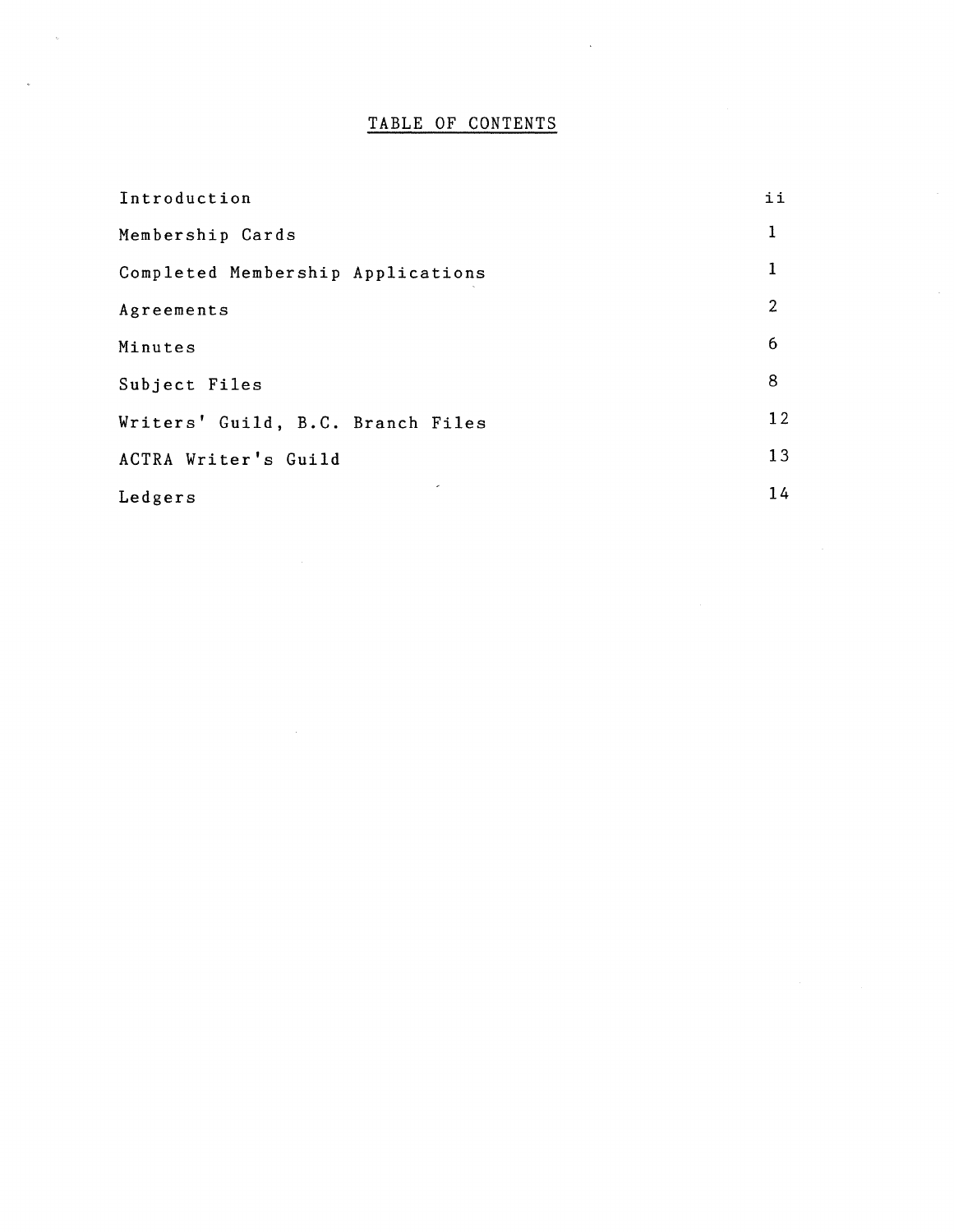#### INTRODUCTIO N

In the 1940s, groups of writers and performers were chartered by the American Federation of Musicians of the United States and<br>Canada in Toronto, Winnines, and Vancouver, These groups were Canada in Toronto, Winnipeg, and Vancouver. called the Association of Canadian Radio Artists. Local 24498 of the Association existed in Vancouver. In 1963, the Association's name changed to the Association of Canadian Television and Radio Artists. The organization of the Association changed as well as its name; all records were centralized, and a national office was established in 1963. The Association assumed its present name in 1983 .

The records consist of: minutes, 1949-1983; subject files such as ACTRA Awards, 1979, 1981 ACTRA Retirement Plan, 1978-1980, B.C. Government--Labour Information, 1952, 1967, 1970, 1973-1975, 1977 , Negotiations, 1978, 1981, 1982-1984, Women in the Arts, 1981-1984 ; aggreements,  $1960$ ,  $1963$ ,  $1965$ ,  $1967-1985$ ; constitutions and by-laws, 1963, 1975, 1977-1985; membership cards and applications, 1963-1984 and three ledgers, 1949-1963. Included are records of the Writers' Guild, B.C. Branch, which consist of: correspondence, 1977-1985; minutes of the B.C. Branch, 1980-1984; minutes of the ACTRA Writers' Guild, national meetings, 1977-1985; papers and reports, 1979-1980 and a Writers' Directory, 1981.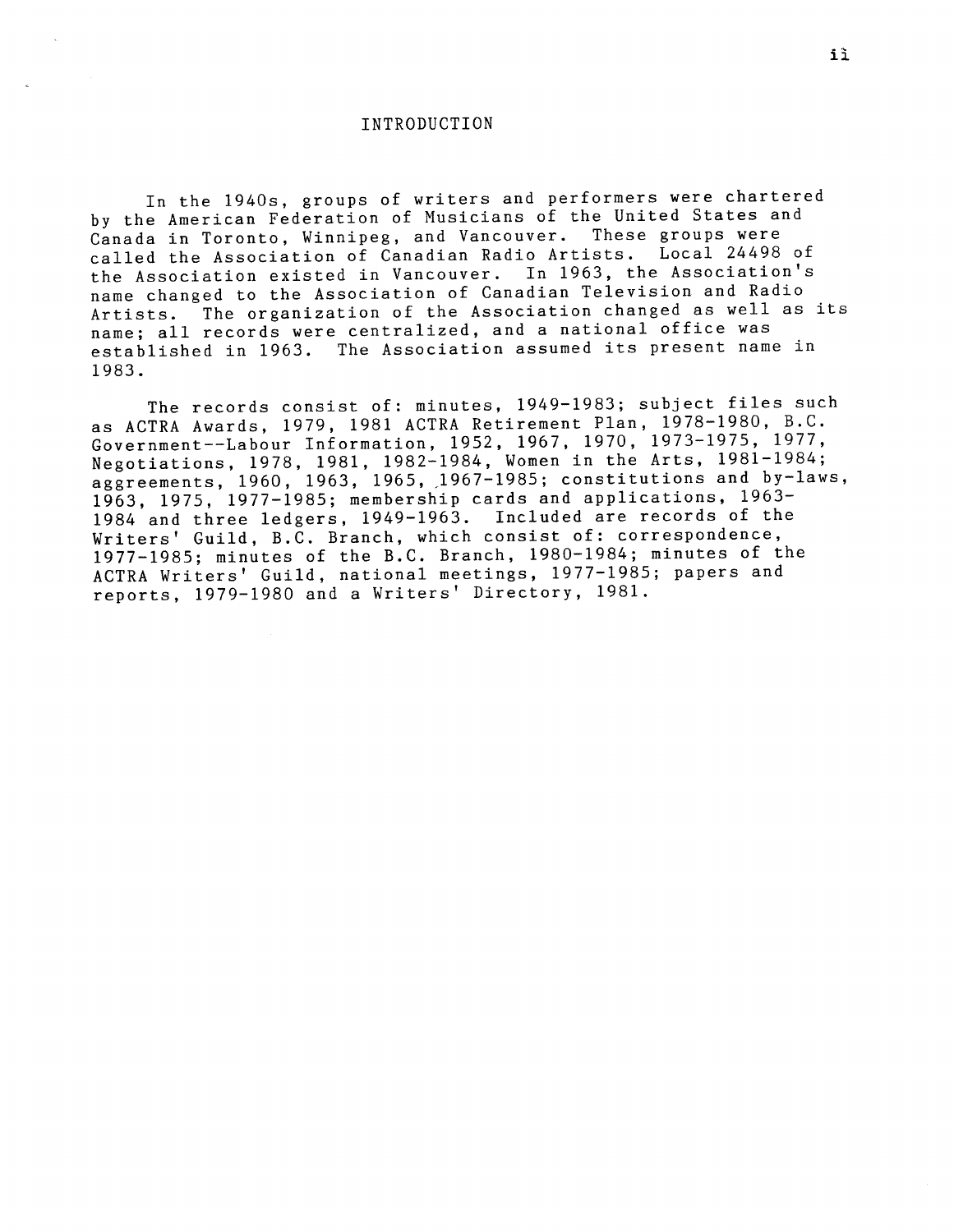## ALLIANCE OF CANADIAN CINEMA, TELEVISION AND RADIO ARTISTS

# **(ACTRA) B .C . BRANCH**

| Box/Folder No. | Series                                                             |         | Date       |
|----------------|--------------------------------------------------------------------|---------|------------|
|                | MEMBERSHIP CARDS                                                   |         |            |
| 1.             | Active Membership cards                                            | $A - E$ | 1967-1984  |
| 2.             | Active Membership cards                                            | $D-K$   | 1967-1984  |
| 3.             | Active Membership cards                                            | $L - R$ | 1967-1984  |
| 4.             | Active Membership cards                                            | $S-Z$   | 1967-1984  |
| 5.             | Transfers<br>* note: transfer cards for<br>R-Z seem to be missing! | $A - Q$ | 1967-1984  |
| 6.             | Withdrawals                                                        | $A-Z$   | 1965-1984  |
|                | COMPLETED MEMBERSHIP APPLICATIONS                                  |         |            |
| $7 - 1$        | Membership Applications Completed                                  |         | 1963-1967  |
| $7 - 2$        | Membership Applications Completed                                  |         | 1968       |
| $7 - 3$        | Membership Applications Completed                                  |         | 1971, 1972 |
| $7 - 4$        | Membership Applications Completed                                  |         | 1973       |
| $7 - 5$        | Membership Completed Application<br>Forms                          |         | 1975       |
| $7 - 6$        | Membership Completed Application<br>Forms                          |         | 1976       |
| $7 - 7$        | Membership Completed Application<br>Forms                          |         | 1977       |
| $7 - 8$        | Membership Completed Application<br>Forms                          |         | 1978       |
| $7 - 9$        | Membership Completed Applications                                  |         | 1979       |
| $7 - 10$       | Membership Completed Applications                                  |         | 1980       |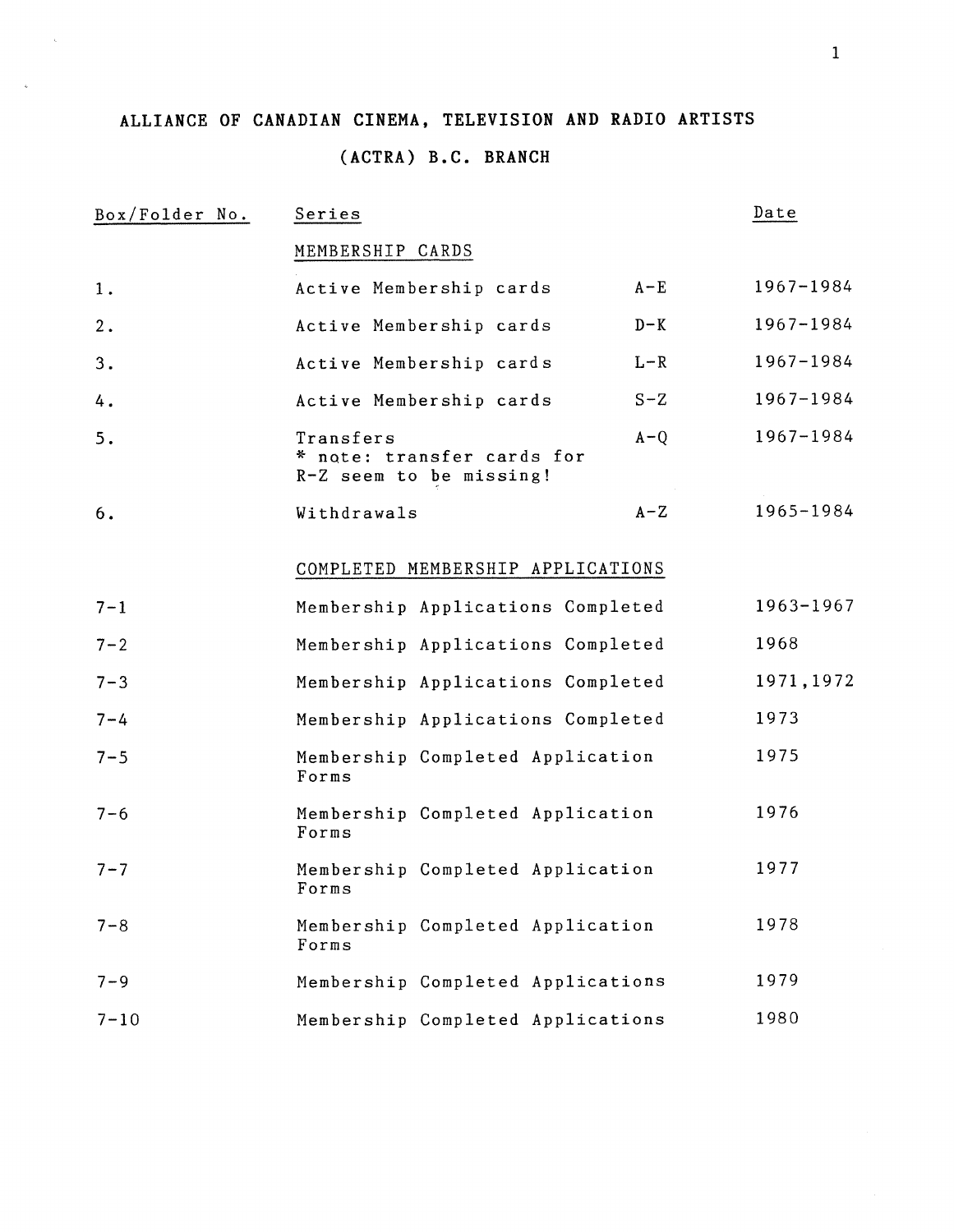## ACTR A

# Box/Folder No .

 $\mathcal{L}$ 

 $\sim$   $\omega$ 

| $7 - 11$ | Membership Completed Applications                                                                                                                                    | 1981                                                               |
|----------|----------------------------------------------------------------------------------------------------------------------------------------------------------------------|--------------------------------------------------------------------|
| $7 - 12$ | Membership Completed Applications                                                                                                                                    | 1982                                                               |
| $7 - 13$ | Membership Completed Applications                                                                                                                                    | 1983                                                               |
|          | <b>AGREEMENTS</b>                                                                                                                                                    |                                                                    |
| $8 - 1$  | ACCESS/ACTRA<br>-performers and educators in<br>television and radio productions                                                                                     | 1979-1981                                                          |
| $8 - 2$  | ACCESS/ACTRA<br>-writers                                                                                                                                             | $1976 - 1979$ ,<br>1979-1981                                       |
| $8 - 3$  | Association of Motion Picture<br>Producers and Laboratories of<br>Canada and the National Film<br>Board / ACTRA<br>-performers in television and<br>theatrical films | $1967 - 1970$ ,<br>1972-1973                                       |
| $8 - 4$  | Association of Motion Picture<br>Producers and Laboratories of<br>Canada and the National Film<br>Board / ACTRA<br>-freelance writers                                | $1967 - 1970$ ,<br>1972-1976                                       |
| $8 - 5$  | CAMPP, CFTA, NFB / ACTRA<br>-performers in independent<br>production                                                                                                 | 1976-1978<br>(ratification<br>$copy)$ ,<br>1978-1980,<br>1980-1983 |
| $8 - 6$  | ACMPC, CAMPP, CFTA, NBF / ACTRA<br>-performers in independent production                                                                                             | 1983-1985                                                          |
| $8 - 7$  | CFTA, CAMPP, NFB / ACTRA<br>Independent Producer Agreement<br>-freelance writers                                                                                     | 1976-1978                                                          |
| $8 - 8$  | CFTA, CAMPP, NFB / ACTRA<br>Independent Producer Agreement<br>-freelance writers                                                                                     | 1978-1980                                                          |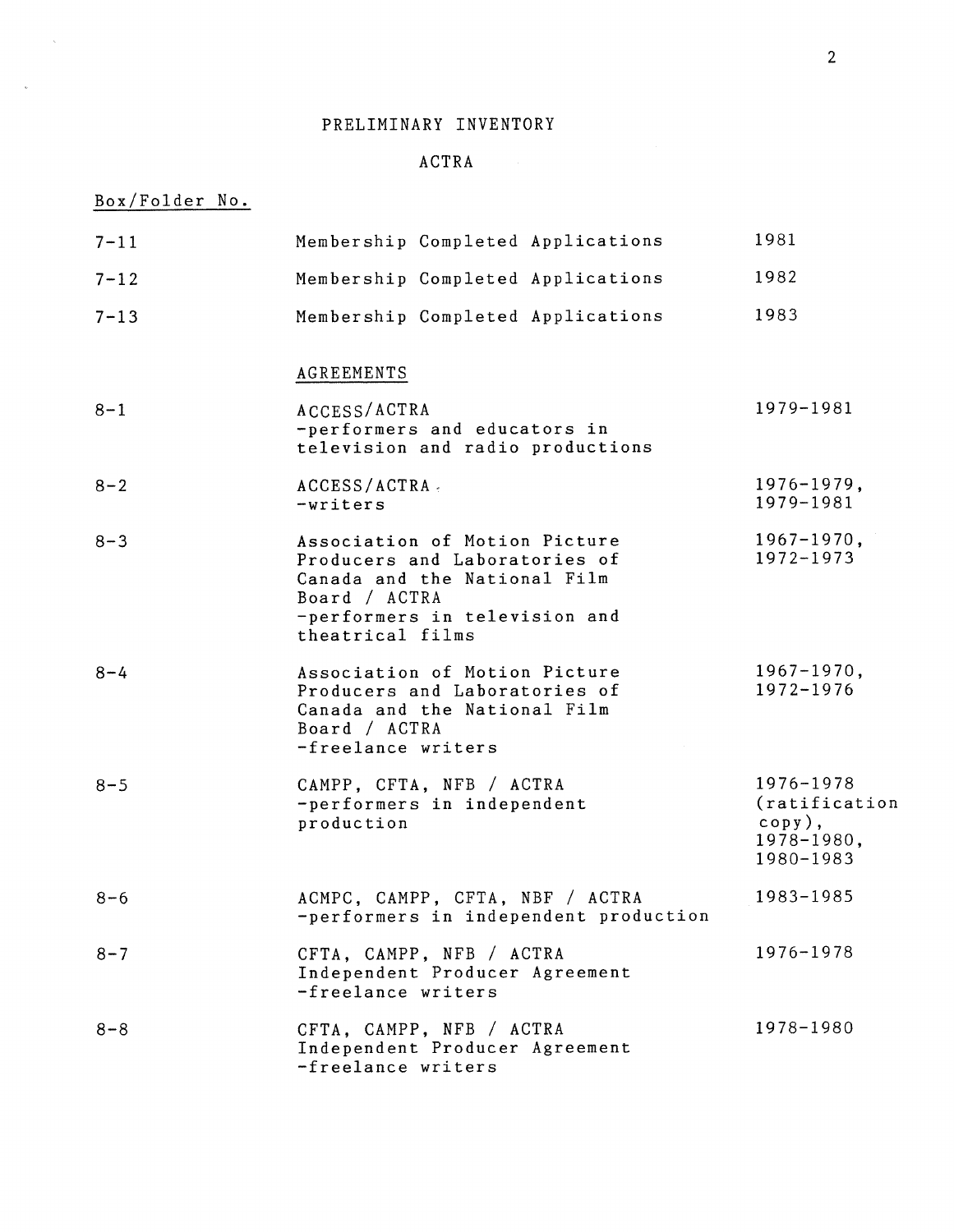#### ACTRA

## Box/Folder

| $8 - 9$  | CBC / ACTRA<br>$-film$ agreement                                   | $1971 - 1973$                |
|----------|--------------------------------------------------------------------|------------------------------|
| $8 - 10$ | CBC / ACTRA<br>-performers in radio                                | 1971-1973                    |
| $8 - 11$ | CBC / ACTRA<br>-radio performer aggreement -<br>summary of changes | 1980-1982                    |
| $8 - 12$ | CBC / ACTRA<br>-radio writers' agreement                           | 1983-1985                    |
| $8 - 13$ | CBC / ACTRA<br>-radio agreement for performers<br>and writers      | 1978-1980                    |
| $8 - 14$ | CBC / ACTRA<br>-radio agreement for performers<br>and writers      | $1982 - 1983,$<br>1983-1985  |
| $8 - 15$ | CBC / ACTRA<br>-performers in television<br>broadcasting           | $1971 - 1973$ ,<br>1976-1977 |
|          | -television performers'<br>agreement                               | 1983-1985                    |
| $8 - 16$ | CBC / ACTRA<br>-television writers' agreement                      | 1983-1985                    |
| $8 - 17$ | CBC / ACTRA<br>-television agreement for<br>performers and writers | 1976-1978                    |
| $8 - 18$ | CBC / ACTRA<br>-television agreement for<br>performers and writers | 1978-1980                    |
| $8 - 19$ | CBC / ACTRA<br>-television performers' and<br>writers' agreement   | 1983-1985                    |
| $8 - 20$ | CTV / ACTRA<br>-performers in television<br>broadcasting           | $1967 - 1968$ ,<br>1978-1980 |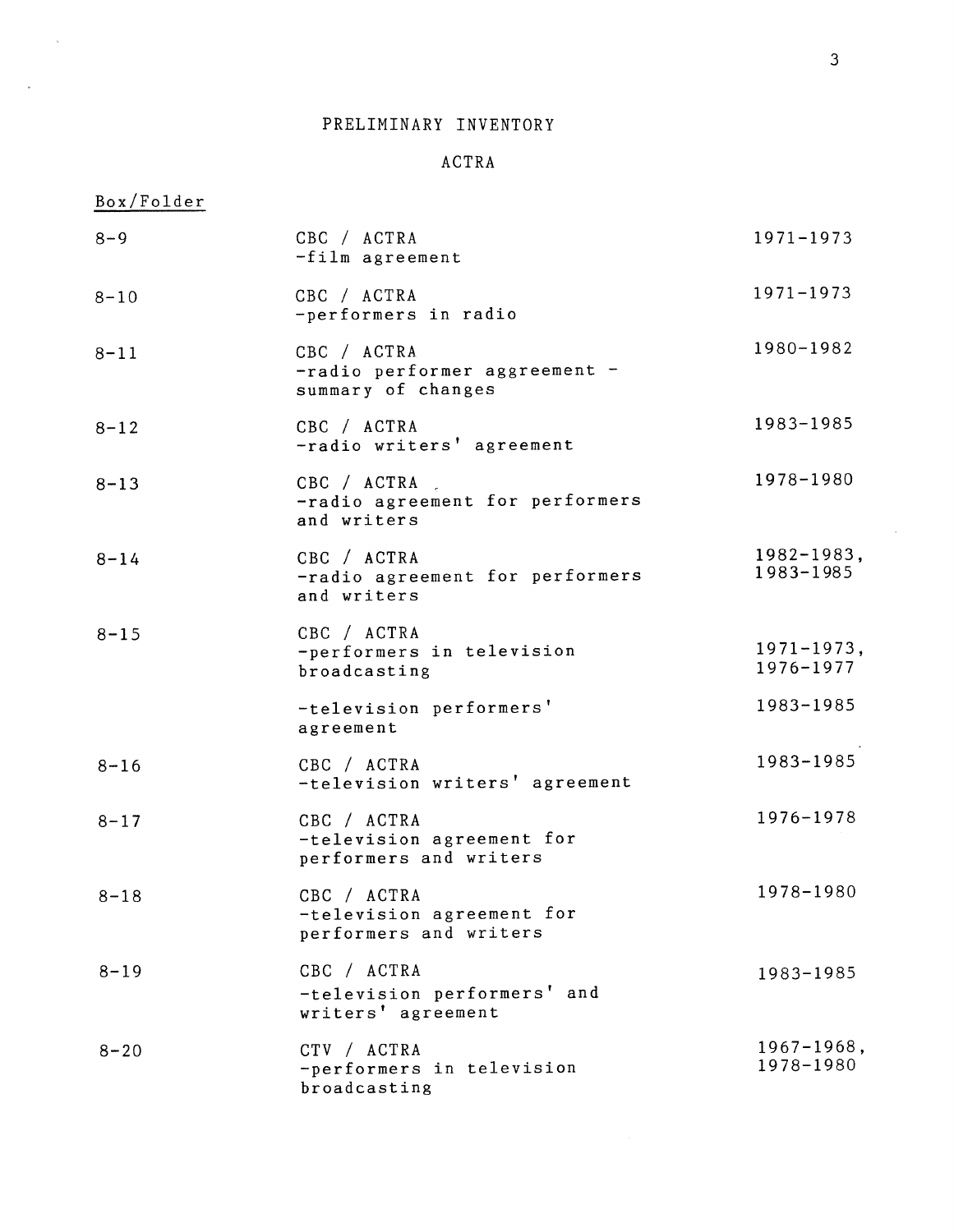$\mathbf{x}_i$ 

 $\sim$ 

#### ACTRA

| $8 - 21$ | CTV / ACTRA<br>-writers in television broadcasting                                                                                                                           | $1967 - 1968,$<br>$1976 - 1978$<br>1980-1982 |
|----------|------------------------------------------------------------------------------------------------------------------------------------------------------------------------------|----------------------------------------------|
| $8 - 22$ | CTV / ACTRA<br>-writers in television broadcasting                                                                                                                           | $1982 - 1984$ ,<br>1984-1986                 |
| $8 - 23$ | Global / ACTRA<br>-performers in television broadcasting                                                                                                                     | $1973 - 1975,$<br>1979-1981                  |
| $8 - 24$ | Global / ACTRA<br>-writers in television broadcasting                                                                                                                        | 1979-1981                                    |
| $8 - 25$ | Global / ACTRA<br>-ratification - Global agreements<br>-extension of agreement                                                                                               | 1873                                         |
| $8 - 26$ | Global / ACTRA<br>-referendum<br>-negotiated changes                                                                                                                         | 1982<br>1982                                 |
| $8 - 27$ | The Joint Broadcast Committee of<br>the Institute of Canadian Advertis-<br>ing and the Association of Canadian<br>Advertisers / ACTRA<br>-commercials - television and radio | $1974 - 1976$ ,<br>1977-1978                 |
| $8 - 28$ | The Joint Broadcast Committee of<br>the Institute of Canadian Advertis-<br>ing and the Association of Canadian<br>Advertisers / ACTRA<br>-commercials, television and radio  | 1978-1980                                    |
| $8 - 29$ | The Joint Broadcast Committee of<br>the Institute of Canadian Advertis-<br>ing and the Association of Canadian<br>Advertisers / ACTRA<br>-commercials, television and radio  | 1978-1980                                    |
| $8 - 30$ | The Joint Broadcast Committee of<br>the Institute of Canadian Advertis-<br>ing and the Association of Canadian<br>Advertisers / ACTRA<br>-commercials, television and radio  | 1980-1982                                    |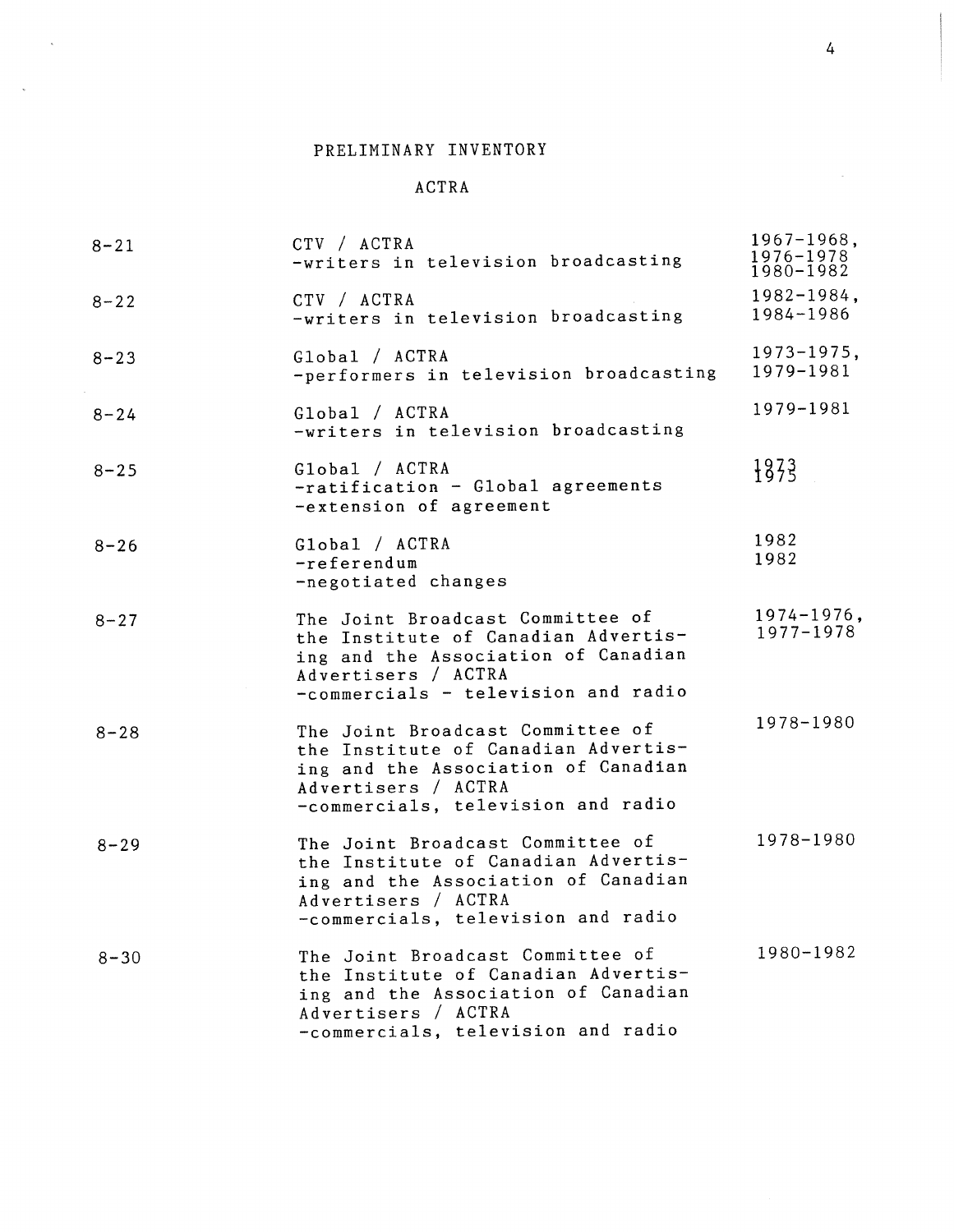#### ACTR A

 $\Delta \sim 10^4$ 

# Box/Folder No .

 $\mathcal{L}_{\mathcal{A}}$ 

 $\sim$ 

| $8 - 31$ | The Joint Broadcast Committee of<br>the Institute of Canadian Advertis-<br>ing and the Association of Canadian<br>Advertisers / ACTRA<br>-commercials, television and radio | 1982-1984                    |
|----------|-----------------------------------------------------------------------------------------------------------------------------------------------------------------------------|------------------------------|
| $8 - 32$ | ACTRA National Commercial Agreement                                                                                                                                         | 1984                         |
| $8 - 33$ | OECA / OAAE<br>-work session fees, use fees and<br>other conditions of work for performers<br>and educators                                                                 | $1973 - 1976$                |
| $8 - 34$ | OECA / OAAE<br>-work session fees, use fees, and<br>other conditions of work for performers<br>and educators                                                                | 1978-1981                    |
| $8 - 35$ | OECA / OAAE<br>-rates and working conditions for<br>writers                                                                                                                 | $1973 - 1976$ ,<br>1978-1981 |
| $8 - 36$ | SASKMEDIA / Saskatchewan Association<br>of Artists and Educators<br>-performer / educator agreement                                                                         | 1980-1982                    |
| $9 - 1$  | Agreement CBC TV Performers<br>-correspondence and interpretations                                                                                                          | $1971 - 1972$ ,<br>1974      |
| $9 - 2$  | Agreement : Local Addendum T.V. and<br>Radio Commercials<br>-correspondence and interpretations                                                                             | 1969,<br>1972-1974           |
| $9 - 3$  | Agreement : Local Addendum T.V. and<br>Radio Commercials                                                                                                                    | $1971 - 1973,$               |
| $9 - 4$  | ACTRA By-laws                                                                                                                                                               | 1975, 1977,<br>1981          |
| $9 - 5$  | $By - laws$<br>-proposals, referendum notices                                                                                                                               | $1963, 1977 - 1980,$<br>1985 |

 $\mathcal{A}$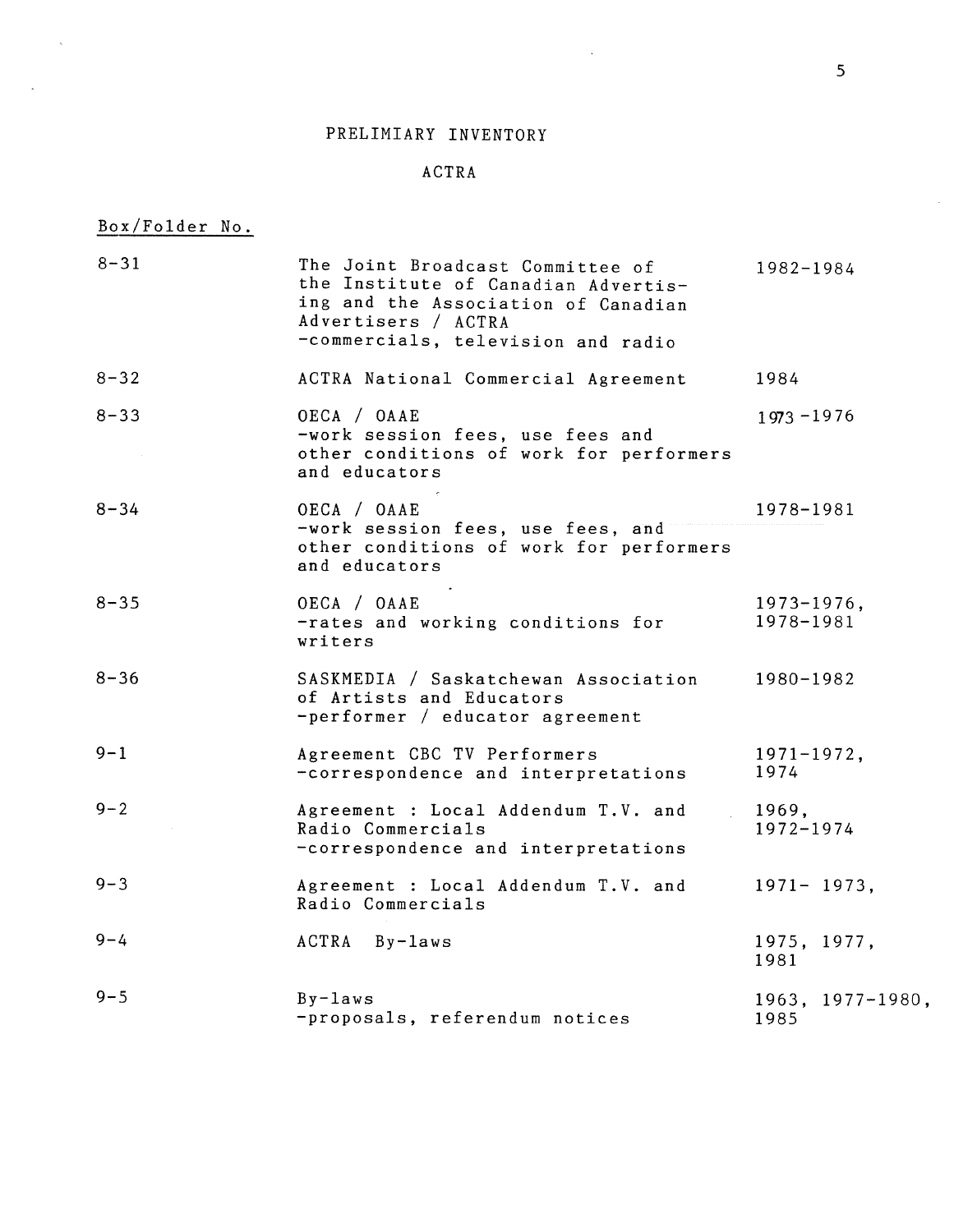#### ACTRA

## Box/Folder No.

 $\mathcal{A}^{\mathrm{c}}$  .

 $\bar{L}$ 

| $9 - 6$  | Code for performers and writers in<br>commercial radio, commercial record-<br>ings, voicing slide films | 1969                                   |
|----------|---------------------------------------------------------------------------------------------------------|----------------------------------------|
| $9 - 7$  | Code of fees and conditions<br>-freelance performers in audio<br>recordings                             | $1975 - 1977,$<br>1981-1982            |
| $9 - 8$  | Code<br>-freelance writers of audio<br>recordings                                                       | 1981                                   |
| $9 - 9$  | Code<br>-performers in independent<br>production                                                        | 1981-1983                              |
| $9 - 10$ | Code<br>-freelance writers of theatrical<br>films, television programs and<br>other production          | 1981-1983                              |
| $9 - 11$ | ACTRA Constitution                                                                                      | 1977, 1979,<br>1981-1983               |
| $9 - 12$ | Constitution documents<br>Nos. 1, 2, 3                                                                  | n.d.                                   |
| $9 - 13$ | Motion Picture Agreements<br>-amendments, contracts                                                     | 1960, 1963,<br>1965, 1967              |
| $9 - 14$ | Motion Picture Agreements<br>$-contracts$                                                               | 1968, 1969,<br>1971, 1972              |
| $9 - 15$ | Motion Picture Agreements<br>-correspondence, contracts                                                 | $1972 - 1974$ ,<br>1979, 1980.<br>1982 |
|          | MINUTES                                                                                                 |                                        |
| $9 - 16$ | Minutes                                                                                                 | 1949-1955                              |

-executive and general meetings

1949-1955

 $\mathcal{L}^{\text{max}}_{\text{max}}$  and  $\mathcal{L}^{\text{max}}_{\text{max}}$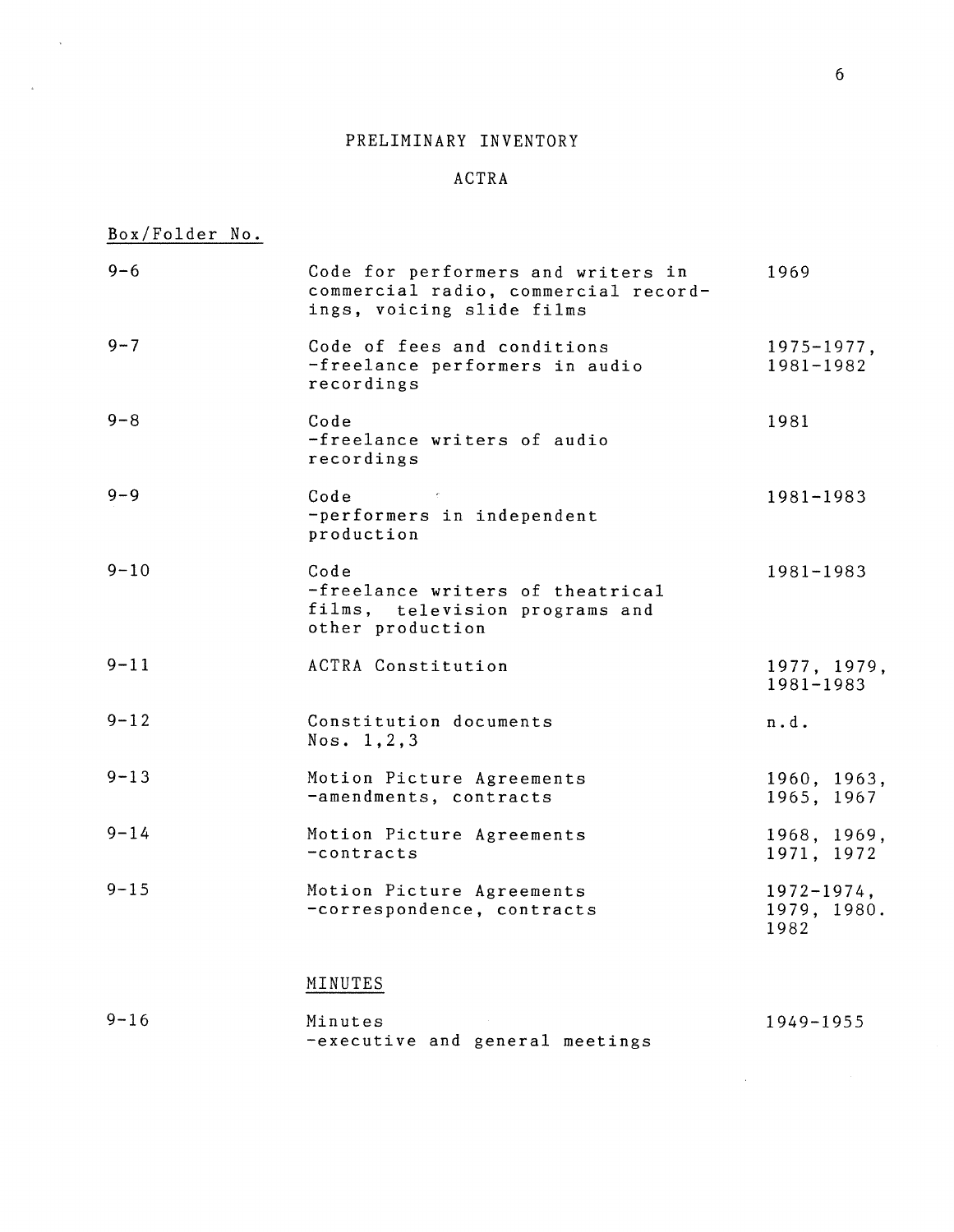## ACTRA

Box/Folder No .

 $\mathcal{L}^{\mathcal{L}}$ 

 $\mathbf{x}$ 

| $9 - 17$ | Minutes<br>-executive and general meetings   | 1956-1959     |
|----------|----------------------------------------------|---------------|
| $9 - 18$ | Minutes of executive and general<br>meetings | 1960          |
| $9 - 19$ | Minutes of executive and general<br>meetings | 1961          |
| $9 - 20$ | Minutes -- executive and general             | 1962-1964     |
| $9 - 21$ | Notices and agendas of meetings              | $1962 - 1964$ |
| $9 - 22$ | Minutes -- Vancouver Branch                  | 1965          |
| $9 - 23$ | Minutes -- Local Council                     | 1966-1967     |
| $9 - 24$ | Minutes -- Local Council                     | 1968-1970     |
| $9 - 25$ | Minutes -- Local Council                     | 1971-1973     |
| $9 - 26$ | Minutes -- General Membership<br>Meetings    | 1971-1973     |
| $9 - 27$ | Minutes -- Local Council                     | 1974          |
| $9 - 28$ | Minutes -- General Membership<br>Meetings    | 1974-1977     |
| $9 - 29$ | Minutes -- Local Council                     | 1975          |
| $9 - 30$ | B.C. Branch Council Minutes                  | 1976          |
| $9 - 31$ | B.C. Branch Council Minutes                  | 1977          |
| $9 - 32$ | B.C. Branch Council Minutes                  | 1978          |
| $10 - 1$ | B.C. Performers' Branch Council<br>Minutes   | 1979          |
| $10 - 2$ | B.C. Performers' Branch Council<br>Minutes   | 1980          |

 $\mathcal{L}$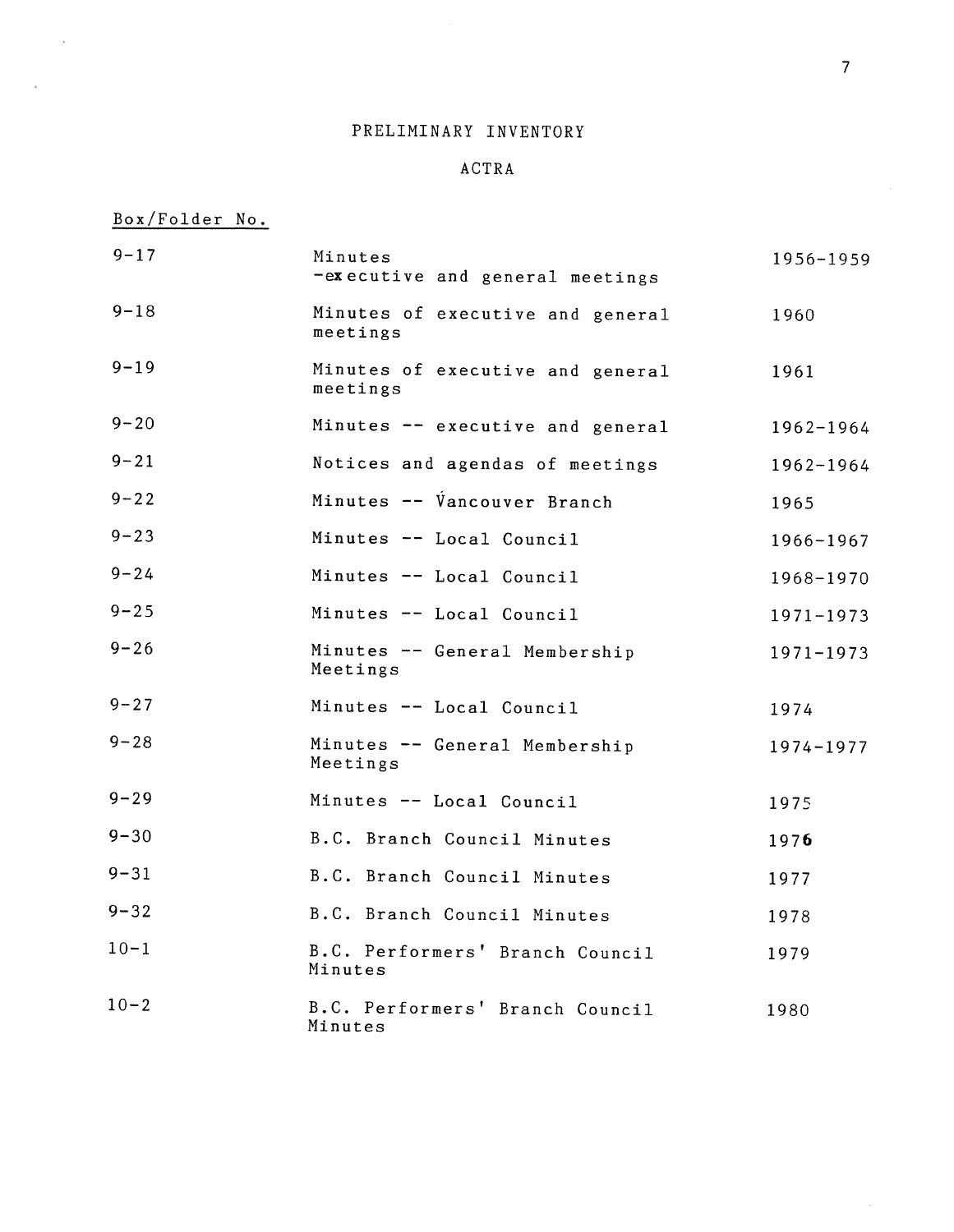#### ACTRA

Box/Folder No .

 $\mathcal{A}^{\text{max}}$ 

 $\sim$ 

| $10 - 3$  | B.C. Performers' Branch Council<br>Minutes                       | 1981                           |
|-----------|------------------------------------------------------------------|--------------------------------|
| $10 - 4$  | B.C. Performers' Branch Council<br>Minutes                       | 1982                           |
| $10 - 5$  | B.C. Performers' Branch Council<br>Minutes                       | 1983                           |
| $10 - 6$  | B.C. Performers' Guild<br>-notices of meetings<br>-agendas       | 1984                           |
| $10 - 7$  | Special Joint Council Meeting<br>-notices, proposals             | 1982                           |
| $10 - 8$  | Institute of Canadian Advertising<br>(ICA) / ACTRA Joint Meeting | September<br>1983              |
|           | SUBJECT FILES                                                    |                                |
| $10 - 9$  | Report on the ACTRA Awards                                       | 1979                           |
| $10 - 10$ | ACTRA Awards - Events                                            | 1981                           |
| $10 - 11$ | ACTRA Awards - Hotel Reservations                                | 1981                           |
| $10 - 12$ | ACTRA Awards - Ticket Reservations                               | 1981                           |
| $10 - 13$ | ACTRA Awards - Ticket Reservations<br>Paid                       | 1981                           |
| $10 - 14$ | ACTRA Correspondence                                             | $August -$<br>October<br>1982  |
| $10 - 15$ | ACTRA Correspondence                                             | November-1982<br>February 1983 |
| $10 - 16$ | ACTRA Correspondence                                             | March-June                     |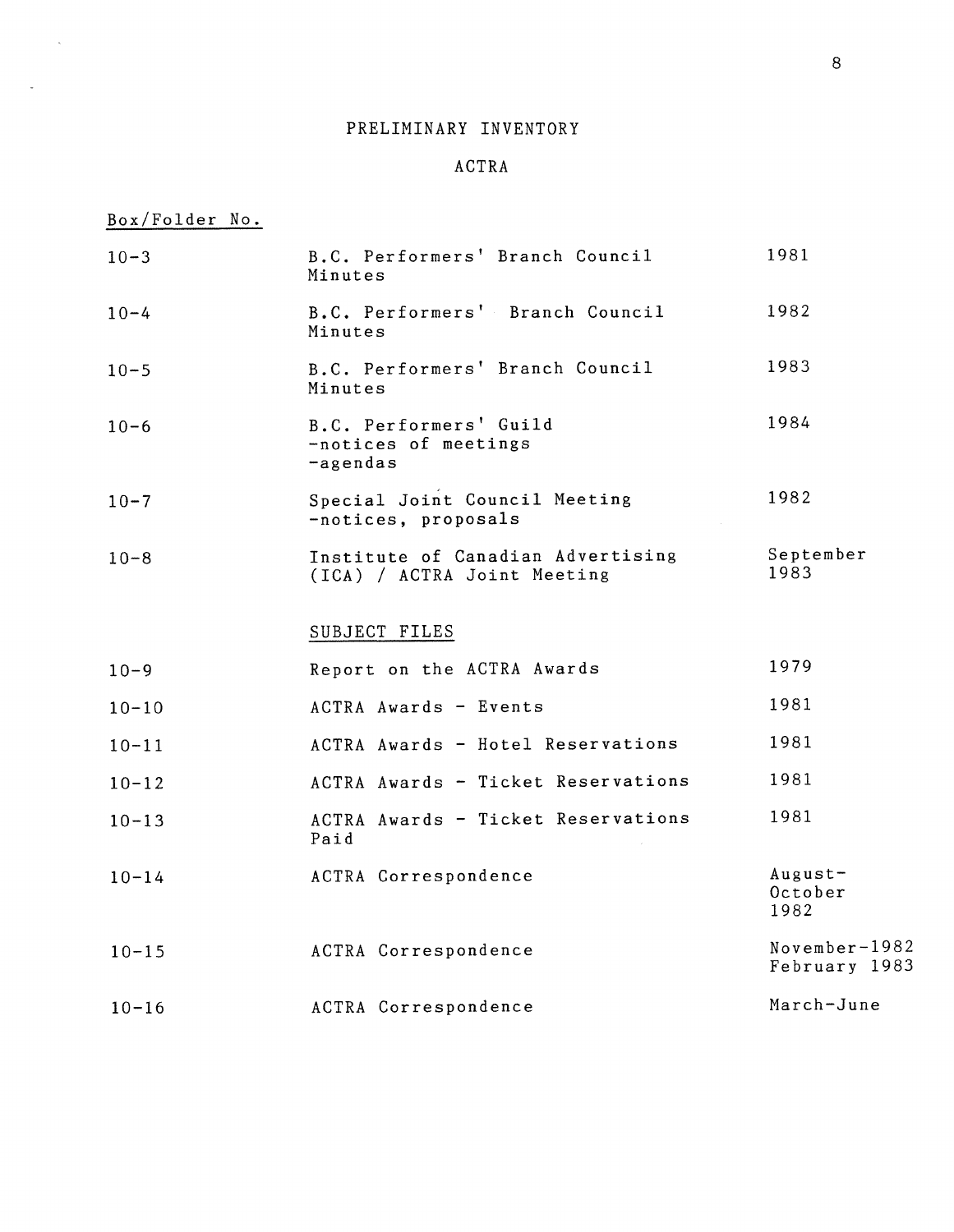## ACTR A

Box/Folder No .

 $\mathcal{L}^{\pm}$ 

 $\sim$   $\epsilon$ 

| $10 - 17$ | ACTRA Fraternal Benefit Society<br>-The Group Insurance Benefits                   | 1979-1982                                         |
|-----------|------------------------------------------------------------------------------------|---------------------------------------------------|
| $10 - 18$ | ACTRA reported earnings<br>-based on contributions to the ACTRA<br>retirement plan | 1980, 1981                                        |
| $10 - 19$ | ACTRA Retirement Plan                                                              | 1978, 1980                                        |
| $10 - 20$ | AFTRA (American Federation of<br>Television and Radio Artists)                     | 1963, 1966,<br>1968, 1969,<br>1971, 1975,<br>1977 |
| $10 - 21$ | ACTRASCOPE and ACTRASCOPE NEWS<br>-national correspondence                         | 1974-1982                                         |
| $10 - 22$ | Acotr's Equity Association<br>-Equity members joining ACTRA                        | 1970-1975                                         |
| $10 - 23$ | Administrative Report                                                              | 1983                                              |
| $10 - 24$ | Annual Report<br>Budget Summary<br>Financial Statements                            | 1979<br>1980<br>1980                              |
| $10 - 25$ | Auditor's Reports                                                                  | 1960-1962                                         |
| $10 - 26$ | B.C. Government<br>-Department of Industrial Development                           | 1973                                              |
| $10 - 27$ | B.C. Government<br>-Labour Information                                             | 1952, 1967,<br>1970, 1973-<br>1975, 1977          |
| $10 - 28$ | B.C. Government<br>-Provincial Education Media Centre<br>(PEMC)                    | 1976-1982                                         |
| $10 - 29$ | B.C. Performers' Council<br>-ballots, financial statement,<br>correspondence       | 1979, 1982                                        |
| $10 - 30$ | The Alan Hamel Show<br><b>BCTV</b><br>-correspondence                              | 1977                                              |

 $\hat{\mathbf{x}}$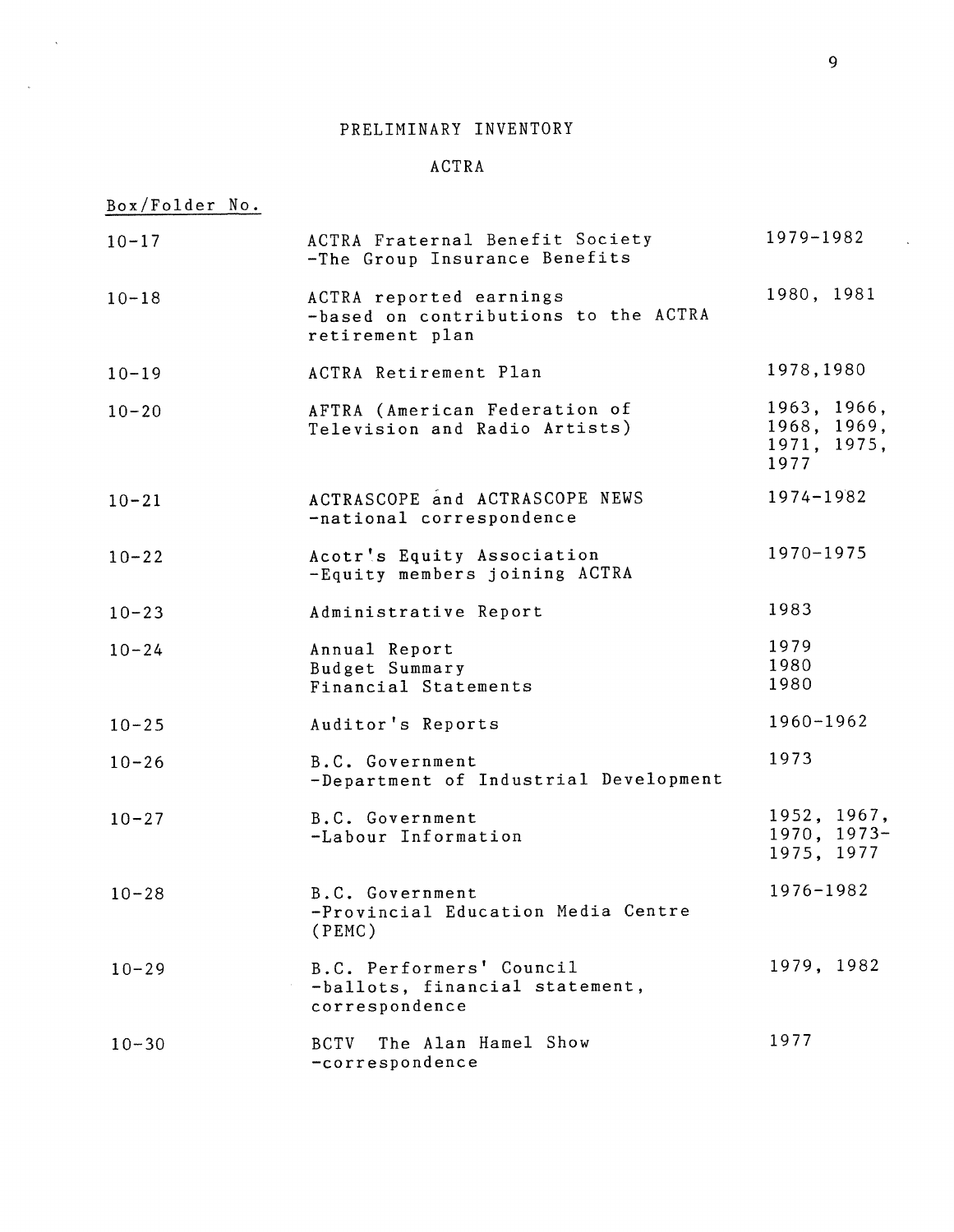## ACTRA

## Box/Folder No .

 $\bar{L}$ 

 $\sim$ 

| $10 - 31$ | CKVU                                                                                                                | 1976                            |
|-----------|---------------------------------------------------------------------------------------------------------------------|---------------------------------|
| $10 - 32$ | Cable Television                                                                                                    | $1972, 1975-$<br>1977, 1980     |
| $10 - 33$ | Canada Council Information                                                                                          | 1972, 1974                      |
| $10 - 34$ | Canada Manpower                                                                                                     | $1976 - 1978,$<br>1981          |
| $10 - 35$ | Canadian Film Development Corporation -<br>Policies on Loans and Investments in<br>Canadian Feature Film Production | December<br>1972                |
| $10 - 36$ | Canadian Labour Congress                                                                                            | 1977, 1979                      |
| $10 - 37$ | Canadian Labour Congress<br>-B.C. Education Committee                                                               | 1977                            |
| $10 - 38$ | Council of Broadcast Unions and<br>Campaign at CBC                                                                  | 1977-1981                       |
| $10 - 39$ | Department of Labour - B.C.                                                                                         | 1972, 1977,<br>1980             |
| $10 - 40$ | Education                                                                                                           | 1980-1982                       |
| $10 - 41$ | Educational TV-KNOW                                                                                                 | 1979-1982                       |
| $10 - 42$ | Election - Board of Directors                                                                                       | 1983, 1984                      |
| $10 - 43$ | International Alliance of Theatrical<br>Stage Employees (IATSE)                                                     | 1973, 1984                      |
| $10 - 44$ | Local Office - Administration                                                                                       | 1970,<br>$1975 - 1980,$<br>1983 |
| $10 - 45$ | Manpower and Immigration                                                                                            | 1979, 1980                      |
| $10 - 46$ | Motion Picture Production Liason<br>Committee                                                                       | 1981                            |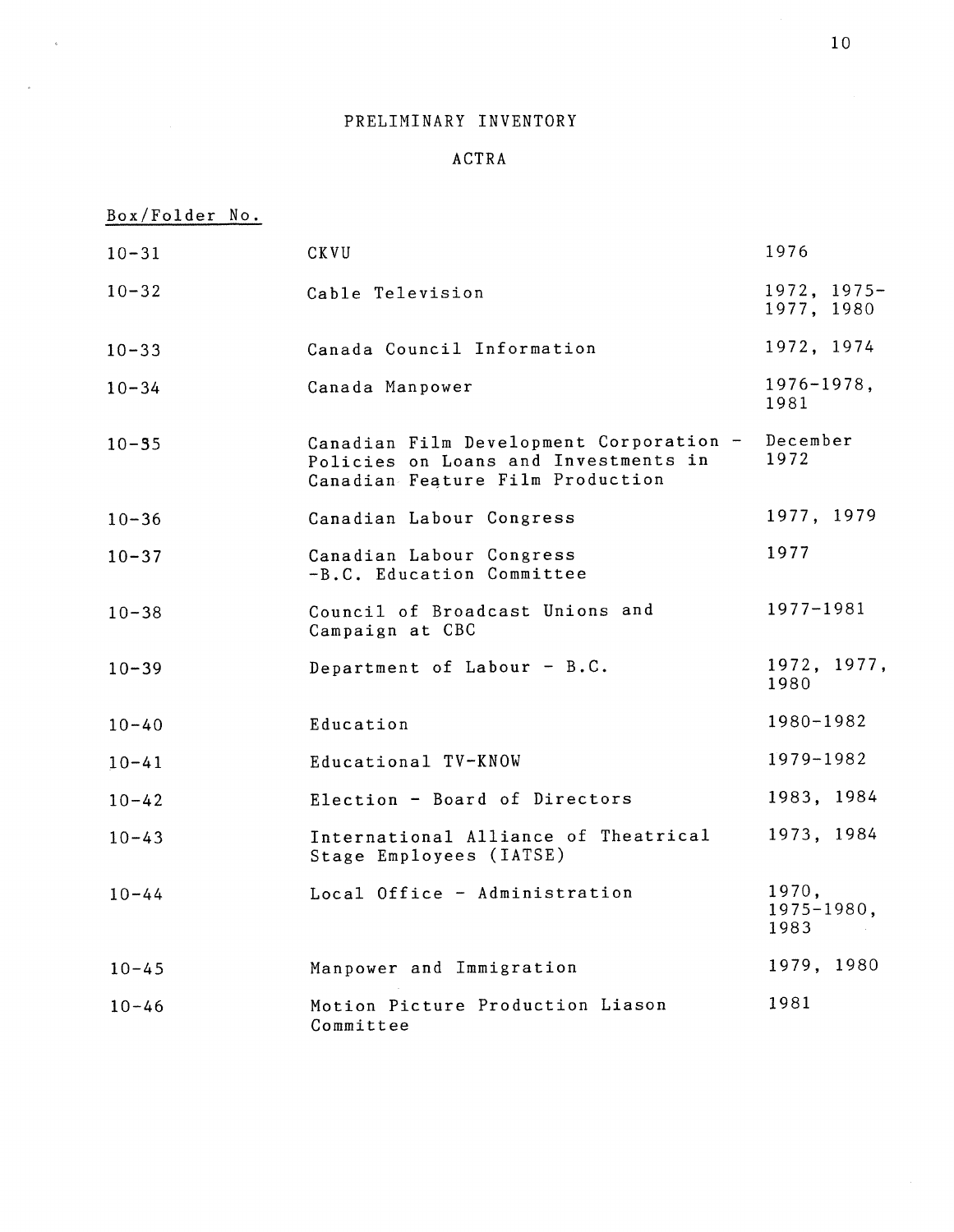$\mathcal{A}^{\mathcal{A}}$ 

## PRELIMINARY INVENTORY

 $\sim 100$ 

## ACTRA

## Box/Folder No .

 $\mathcal{L}_{\text{max}}$ 

 $\mathcal{L}_{\mathcal{R}}$ 

| $11 - 1$  | NABET                                                                                                                        | 1976-1978                                                                 |
|-----------|------------------------------------------------------------------------------------------------------------------------------|---------------------------------------------------------------------------|
| $11 - 2$  | NABET Strike                                                                                                                 | 1981                                                                      |
| $11 - 3$  | Negotiations                                                                                                                 | 1981, 1982                                                                |
| $11 - 4$  | Negotiations - Commercials                                                                                                   | 1978, 1983,<br>1984                                                       |
| $11 - 5$  | Notices of Meetings                                                                                                          | 1981                                                                      |
| $11 - 6$  | Publications<br>-A Submission Regarding a Failure<br>of the Canadian Broadcasting<br>Corporation<br>-Speaking of Our Culture | n.d.<br>1981                                                              |
| $11 - 7$  | Bill Reiter                                                                                                                  | 1971                                                                      |
| $11 - 8$  | Screen Actors' Guild (SAG)<br>-correspondence                                                                                | 1952, 1963-1965,<br>1967, 1968, 1970,<br>$1971, 1973-1975,$<br>1978, 1981 |
| $11 - 9$  | Stewards' Mileage Expense Voucher                                                                                            | n.d.                                                                      |
| $11 - 10$ | Talent Agent Franchise Committee                                                                                             | $1973, 1975 - 1978,$<br>1980-1982                                         |
| $11 - 11$ | Union Des Artistes                                                                                                           | $1973 - 1976$ ,<br>1978, 1980,<br>1982                                    |
| $11 - 12$ | Waivers - CBC                                                                                                                | 1962, 1968,<br>1969                                                       |
| $11 - 13$ | Women in the Arts                                                                                                            | 1981-1982                                                                 |
| $11 - 14$ | Women in the Arts                                                                                                            | 1983, 1984                                                                |
| $11 - 15$ | Work Permits, Terms of Employment<br>-correspondence                                                                         | $1965, 1966 - 1968$<br>1982, 1983                                         |
| $11 - 16$ | Writers' Guild of America                                                                                                    | 1973, 1977                                                                |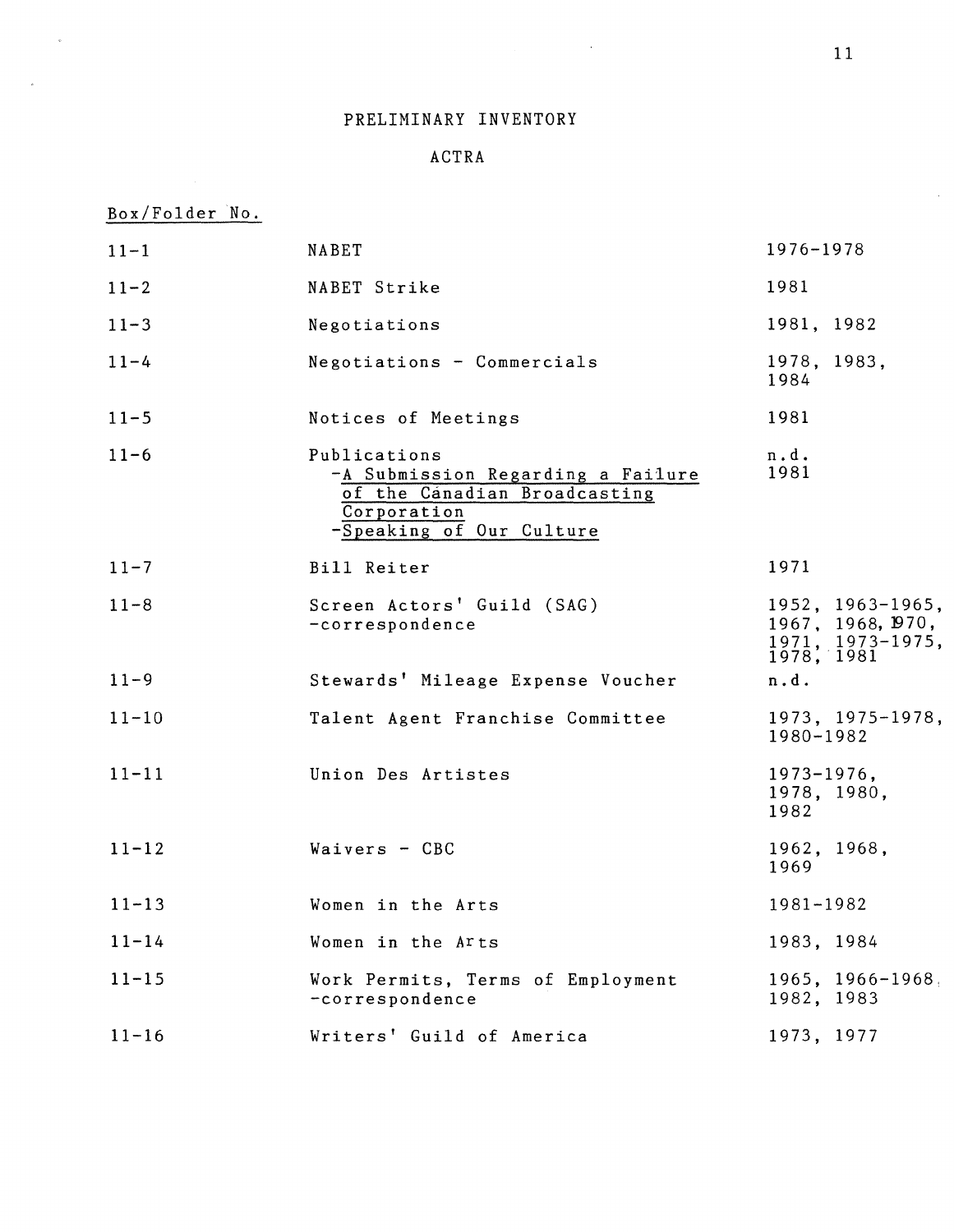#### ACTR A

# Box/Folder No.

 $\epsilon$ 

|           | WRITERS' GUILD, B.C. BRANCH FILES                                               |            |
|-----------|---------------------------------------------------------------------------------|------------|
| $12 - 1$  | Writers' Guild, B.C. Branch<br>-establishing a B.C. Writers' Branch<br>of ACTRA | 1977       |
| $12 - 2$  | Writers' Guild, B.C. Branch<br>-CBC correspondence                              | 1981       |
| $12 - 3$  | ACTRA Writers' Branch<br>-correspondence                                        | 1977-1978  |
| $12 - 4$  | ACTRA Writers' Branch<br>-correspondence                                        | 1979       |
| $12 - 5$  | ACTRA Writers' Branch<br>-correspondence                                        | 1980       |
| $12 - 6$  | Writer Correspondence                                                           | 1981-1984  |
| $12 - 7$  | Writers' Guild - B.C. Branch<br>-correspondence                                 | 1983       |
| $12 - 8$  | Writers' Guild - B.C. Branch<br>-correspondence                                 | 1984       |
| $12 - 9$  | Writers' Guild - B.C. Branch<br>-correspondence                                 | 1985       |
| $12 - 10$ | ACTRA B.C. Writers' Finance<br>-Bank statements, financial items                | 1980, 1981 |
| $12 - 11$ | ACTRA Writers' Guild B.C.<br>-monthly financial statements                      | 1979-1981  |
| $12 - 12$ | ACTRA Writers; Guild B.C. Branch<br>-minutes, agenda, correspondence            | 1980       |
| $12 - 13$ | Writers' Guild B.C. Branch<br>-minutes, agendas, correspondence                 | 1981       |
| $12 - 14$ | Writers' Guild B.C. Branch<br>-minutes, agendas, correspondence                 | 1981       |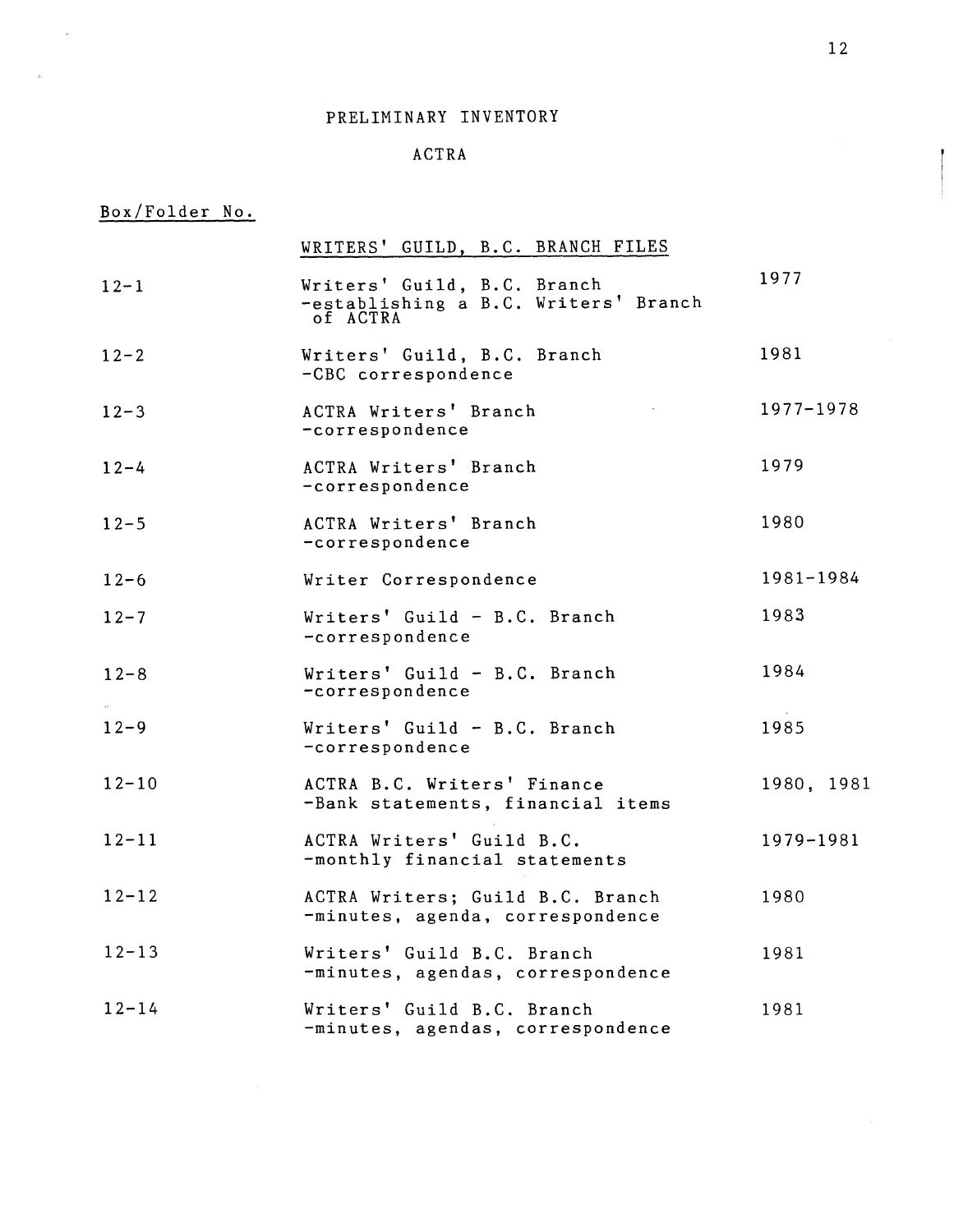## ACTR A

Box/Folder No .

 $\epsilon$ 

 $\sim$   $\alpha$ 

| $12 - 15$ | Writers' Guild B.C. Branch<br>-minutes, agendas, correspondence | 1982      |
|-----------|-----------------------------------------------------------------|-----------|
| $12 - 16$ | Writers' Guild B.C. Branch<br>-minutes and agendas              | 1982      |
| $12 - 17$ | Writers' Guild B.C. Branch<br>-minutes agendas, correspondence  | 1983      |
| $12 - 18$ | Writers' Guild B.C. Branch<br>-minutes, agendas, correspondence | 1984      |
| $12 - 19$ | ACTRA Writers' Guild<br>-national minutes                       | 1978-1979 |
| $12 - 20$ | ACTRA Writers' Guild<br>-national minutes                       | 1980-1981 |
| $12 - 21$ | ACTRA Writers; Guild<br>-national writers' minutes              | 1980-1981 |
| $12 - 22$ | ACTRA Writers' Guild<br>-national meeting minutes               | 1981      |
| $12 - 23$ | ACTRA Writers' Guild<br>-national meeting minutes               | 1982      |
| $12 - 24$ | ACTRA Writers' Guild<br>-national meeting minutes               | 1983      |
| $12 - 25$ | ACTRA Writers' Guild<br>-national meeting minutes               | 1984      |
| $12 - 26$ | ACTRA Writers' Guild<br>-national meeting minutes               | 1985      |
| $12 - 27$ | ACTRA National<br>-minutes, papers, reports                     | 1979      |
| $12 - 28$ | ACTRA National<br>-minutes, papers, reports                     | . 1980    |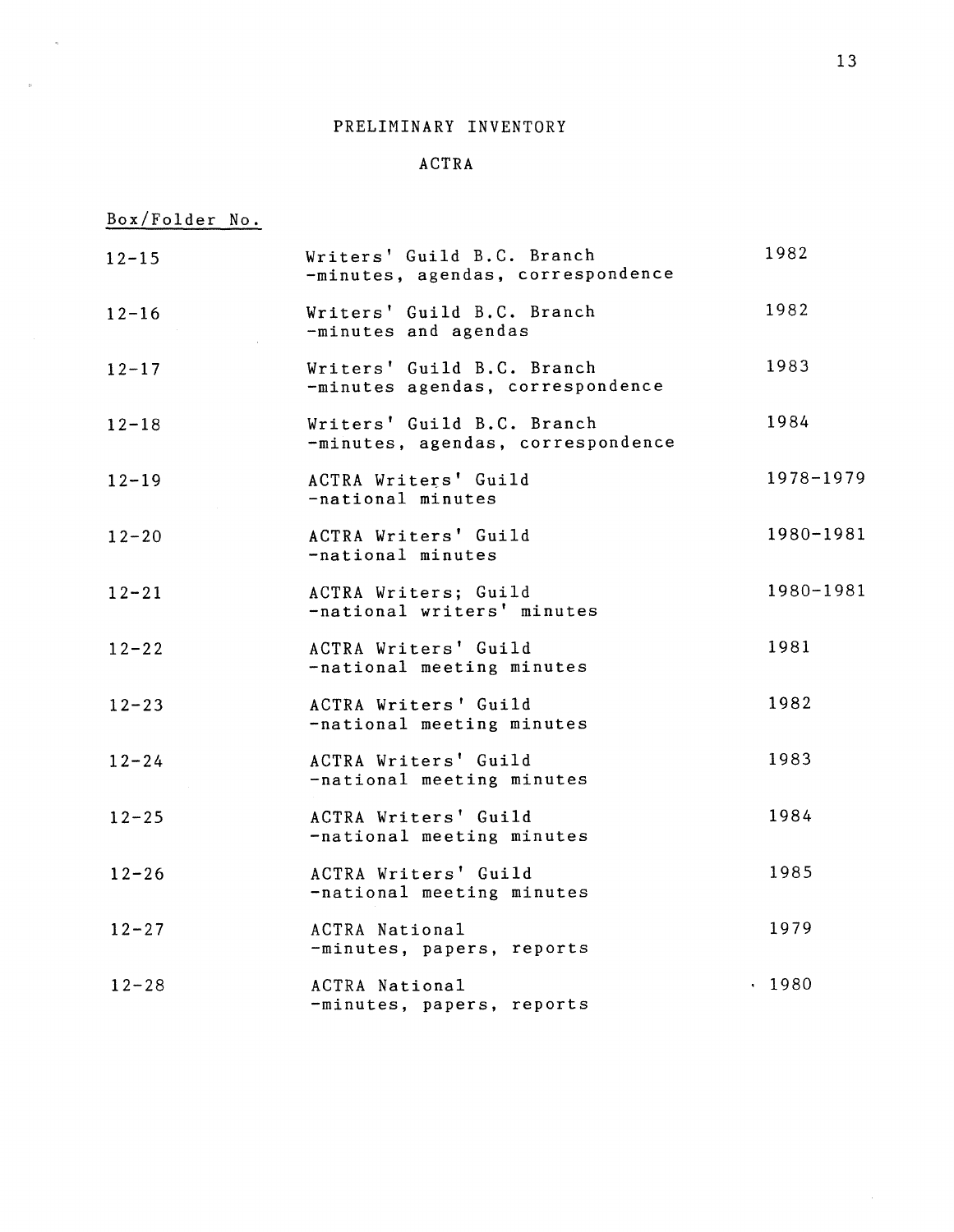## ACTR A

# Box/Folder No .

 $\hat{\zeta}$ 

 $\mathcal{A}$ 

| $12 - 29$ | ACTRA Writers' Branch<br>$-minutes$       | 1977-1981 |
|-----------|-------------------------------------------|-----------|
| $12 - 30$ | ACTRA Writers' Branch<br>$-minutes$       | 1978-1981 |
| $12 - 31$ | ACTRA Writers' Branch<br>-council minutes | 1981-1985 |
| $12 - 32$ | Writers' Directory                        | 1981      |
|           | $\hat{\gamma}$                            |           |
|           | LEDGERS (oversize)                        |           |
|           | Ledger                                    | 1949-1963 |
|           | Ledger                                    | 1958-1961 |
|           | Ledger                                    | 1961-1963 |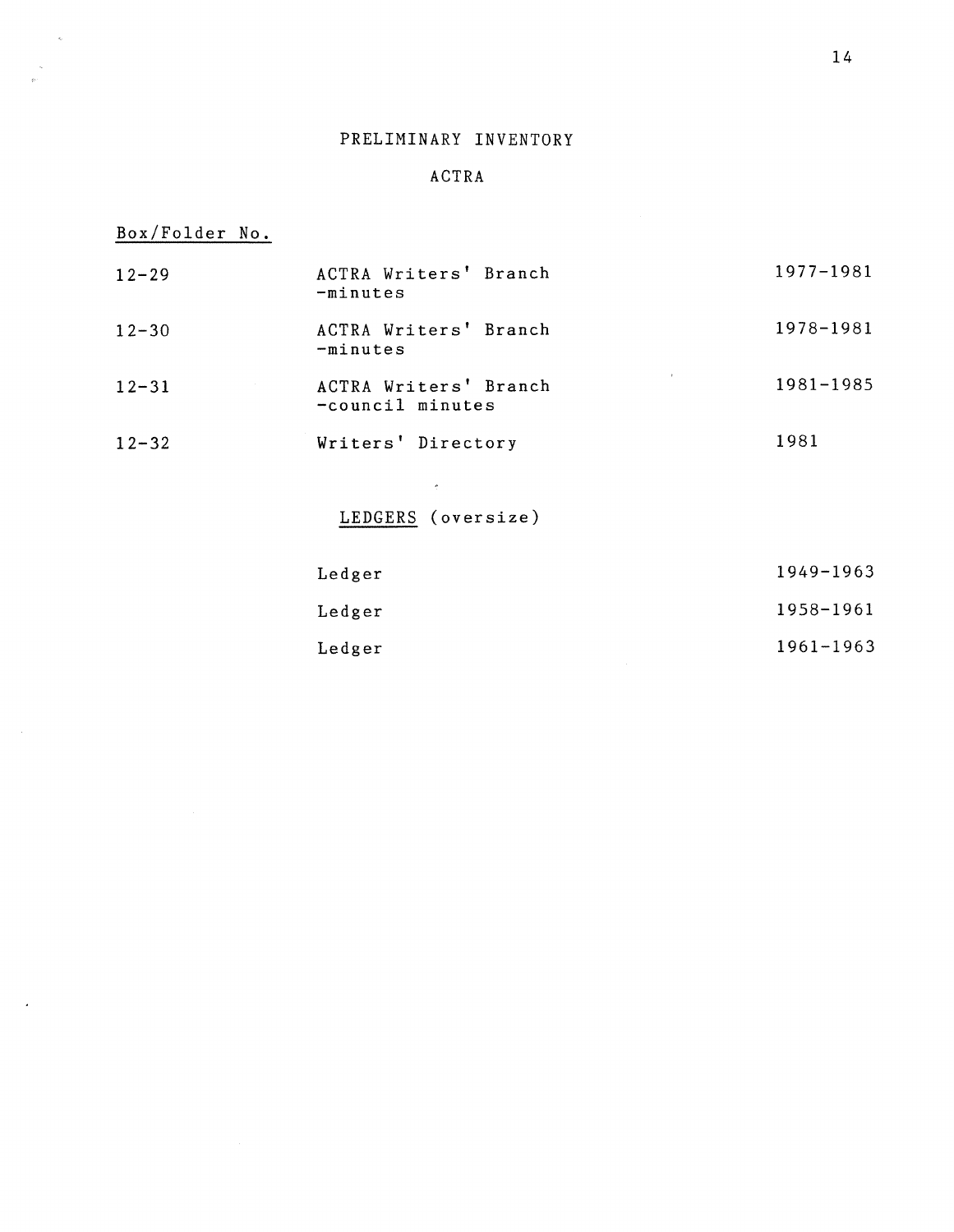An inventory to an accrual to the records of the

# Alliance of Canadian Cinema, Television, and Radio Artists (ACTRA) British Columbia Branch

at the University of British Columbia Rare Books and Special Collections

> Prepared by Rebecca Russell, March, 2005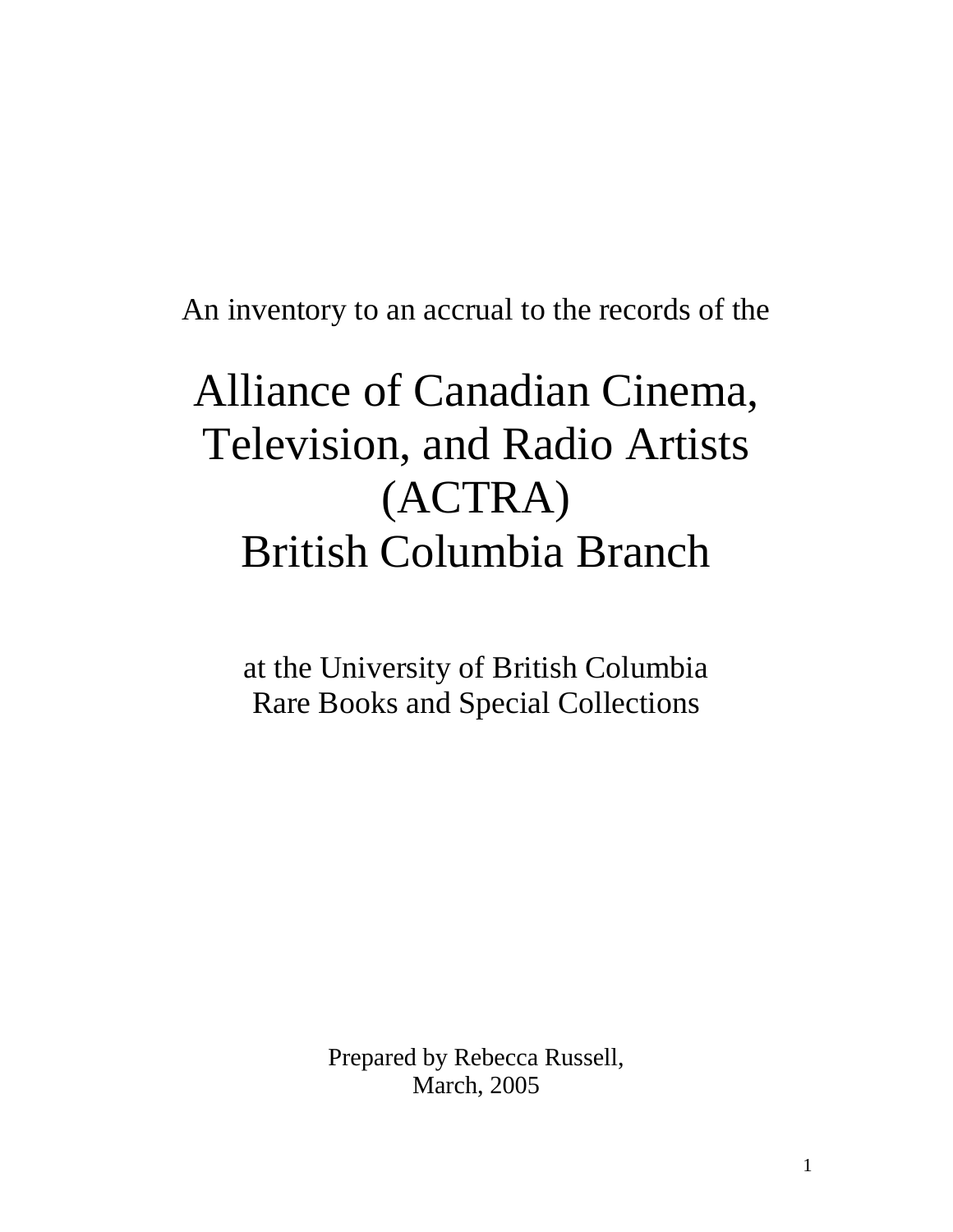## **TABLE OF CONTENTS**

| <b>Series/Sub-series descriptions</b> |  |  |  |
|---------------------------------------|--|--|--|
|                                       |  |  |  |
|                                       |  |  |  |
|                                       |  |  |  |
|                                       |  |  |  |
|                                       |  |  |  |
|                                       |  |  |  |
|                                       |  |  |  |
| <b>File list</b>                      |  |  |  |
|                                       |  |  |  |
|                                       |  |  |  |
|                                       |  |  |  |
|                                       |  |  |  |
|                                       |  |  |  |
|                                       |  |  |  |
|                                       |  |  |  |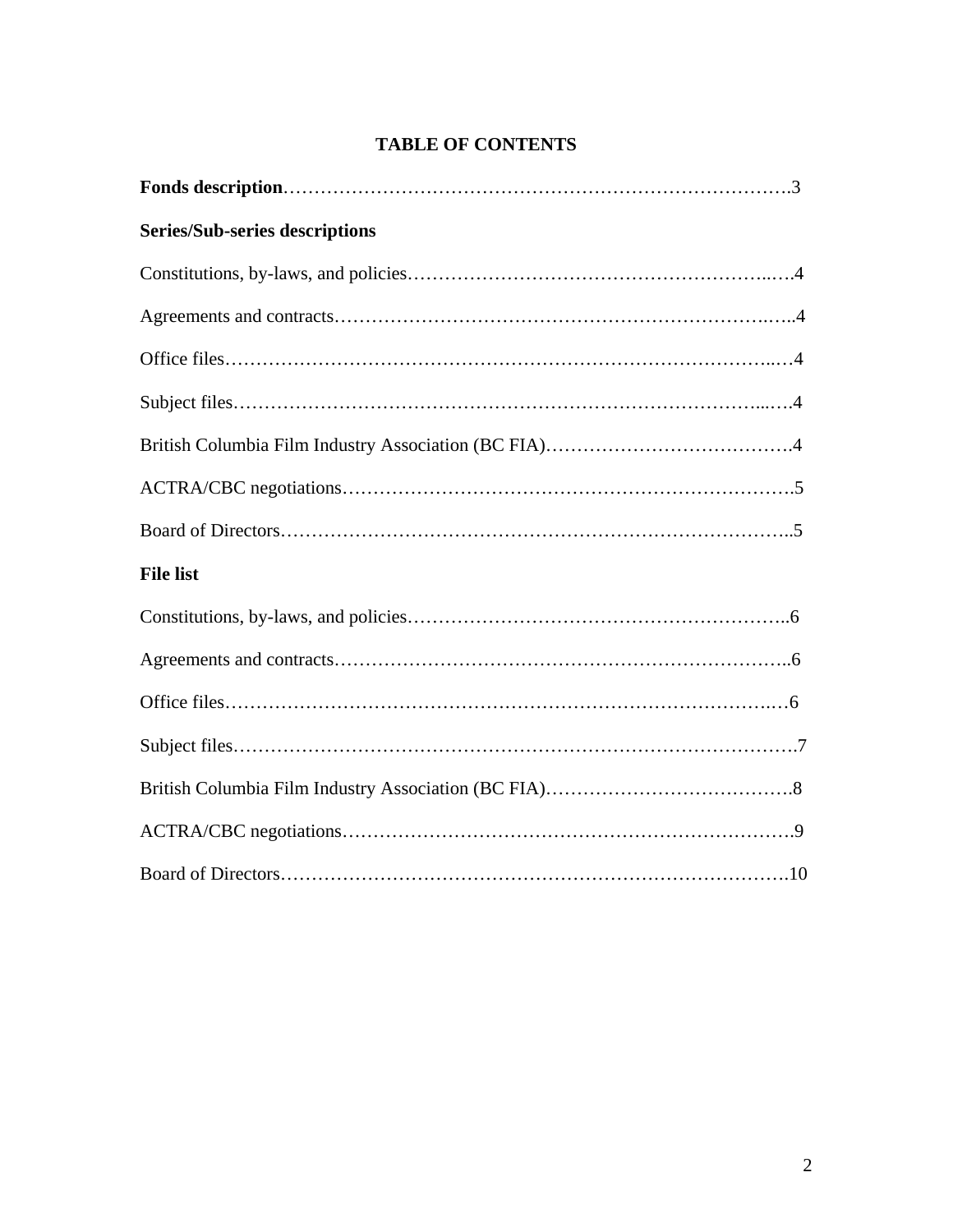## **FONDS DESCRIPTION**

Alliance of Canadian Cinema, Television, and Radio Artists, British Columbia Branch fonds. 1949-1988. 5 m textual records.

## **Administrative History:**

Canadian media artists have been organizing since the 1940s when radio artists began to form unions and associations to advocate for artists' rights, working conditions and better fees. In 1943, the Association of Canadian Radio Artists (ACRA) was formed as a loose national coalition of actors' groups. In 1963, ACRA became the Association of Canadian Radio and Television Artists. At this time, a national office was established as well as regional branches in several provinces including British Columbia. Before changing its name to the Alliance of Canadian Cinema, Television, and Radio Artists (ACTRA) in 1984, the organization was also known as the Association of Television and Radio Artists. ACTRA and its predecessors have been dedicated to negotiating, safeguarding, and promoting the professional rights of its membership which includes writers and performers working in radio, television, and film. ACTRA has evolved over time to serve the interests of its members through collective agreements governing working hours, meal periods, residual payments, safe sets, health and insurance plans and better protection of child and other performer's rights.

#### **Scope and Content:**

Fonds consists of membership cards and applications, labour agreements and bargaining records, agendas and minutes of meetings, correspondence, memoranda, and circulars, news clippings, newsletters, and bulletins, constitutions, by-laws, and policy documents, financial records, ledgers, research files, and other records related to the membership and operations of the ACTRA BC branch. This accrual is arranged in seven series: Constitutions, by-laws, and policies (1984-1987); Agreements and contracts (1983-1987); Office files (1978-1988); Subject files (1976-1987); British Columbia Film Industry Association (1975-1986); ACTRA/CBC negotiations (1975-1986); Board of Directors (1984-1987).

**Source of supplied title:** Title based on contents of fonds.

**Immediate source of acquisition:** Accrual acquired by the University of British Columbia Rare Books and Special Collections from the ACTRA BC Branch office in 2000.

**Finding aids:** Series descriptions are available.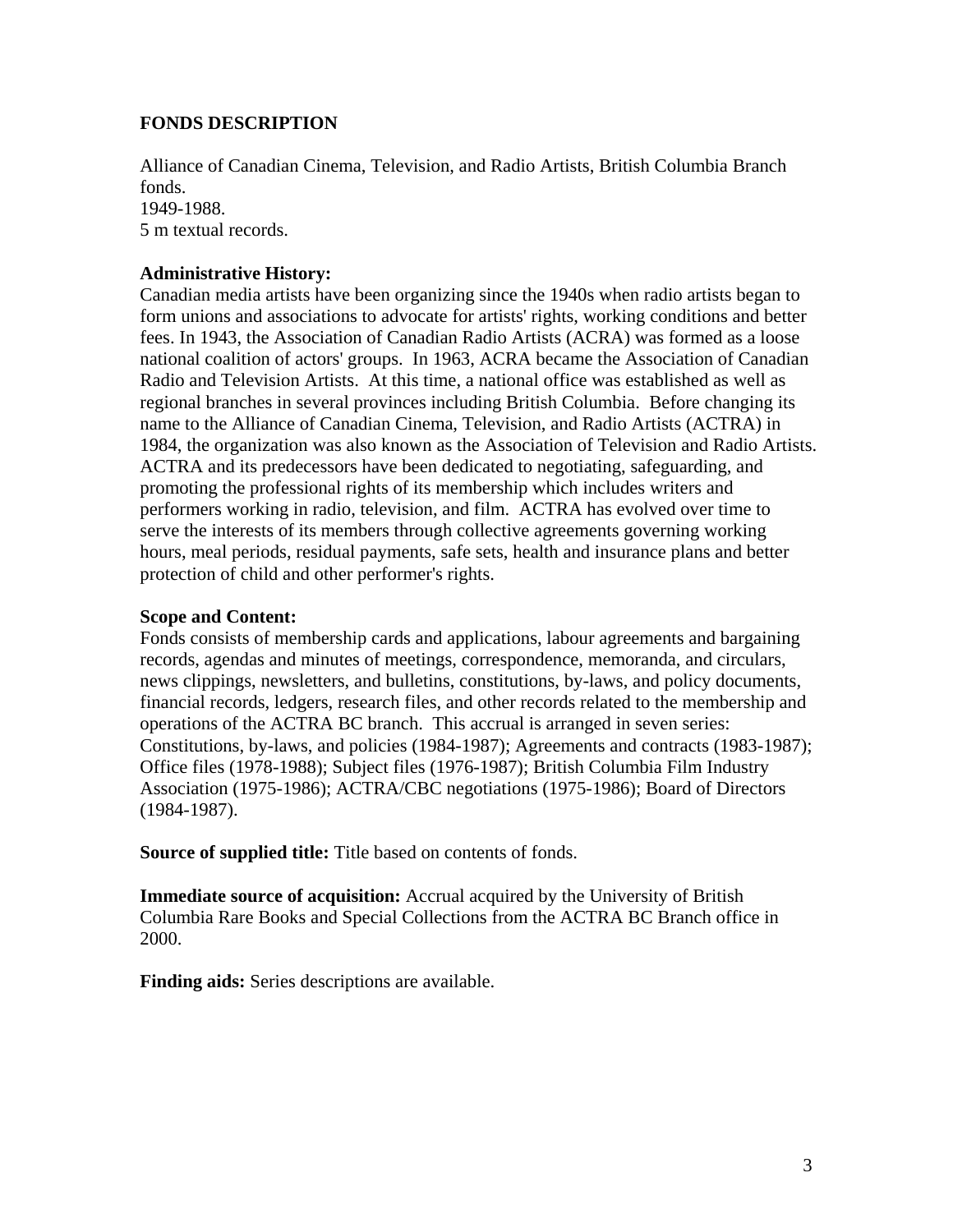## **SERIES DESCRIPTIONS**

#### **Constitutions, by-laws, and policies**

1984-1987. 3 cm textual records. Series consists of published copies of ACTRA's constitution for the years 1986 and 1987, published copies of the organization's by-laws from 1984, and a draft policy statement from the same period. Title based on contents of series.

#### **Agreements and contracts**

1983-1987.

7 cm textual records.

Series consists of published labour agreements governing cinema, television, and radio artists including several agreements with the Canadian Broadcasting Corporation (CBC) and CTV Television Network.

Title based on contents of series.

#### **Office files**

1978-1988.

40 cm textual records.

Series consists of records of the Staff Association of ACTRA, and office files kept by staff member John White, including correspondence, memoranda, and circulars, news clippings and newsletters, agendas and minutes of meetings, forms, notices, financial documents, and other records relating to the daily operation of the ACTRA BC branch during the late 1970s and early to mid 1980s.

Title based on contents of series.

#### **Subject files**

1976-1987.

25 cm textual records.

Series consists of information packages and research files, correspondence and memoranda, news clippings, reports, and other records related to particular activities and organizations with which the ACTRA BC branch was involved. Title based on contents of series.

#### **British Columbia Film Industry Association (BC FIA)**

1975-1986.

30 cm textual records.

Series consists of records of the BC FIA, and organization with which the ACTRA BC branch worked closely during the 1970s and 1980s. Series consists primarily of agendas and minutes of meetings, and also includes news clippings newsletters, research files, correspondence and memoranda, reports, forms, and other records.

Title based on contents of series.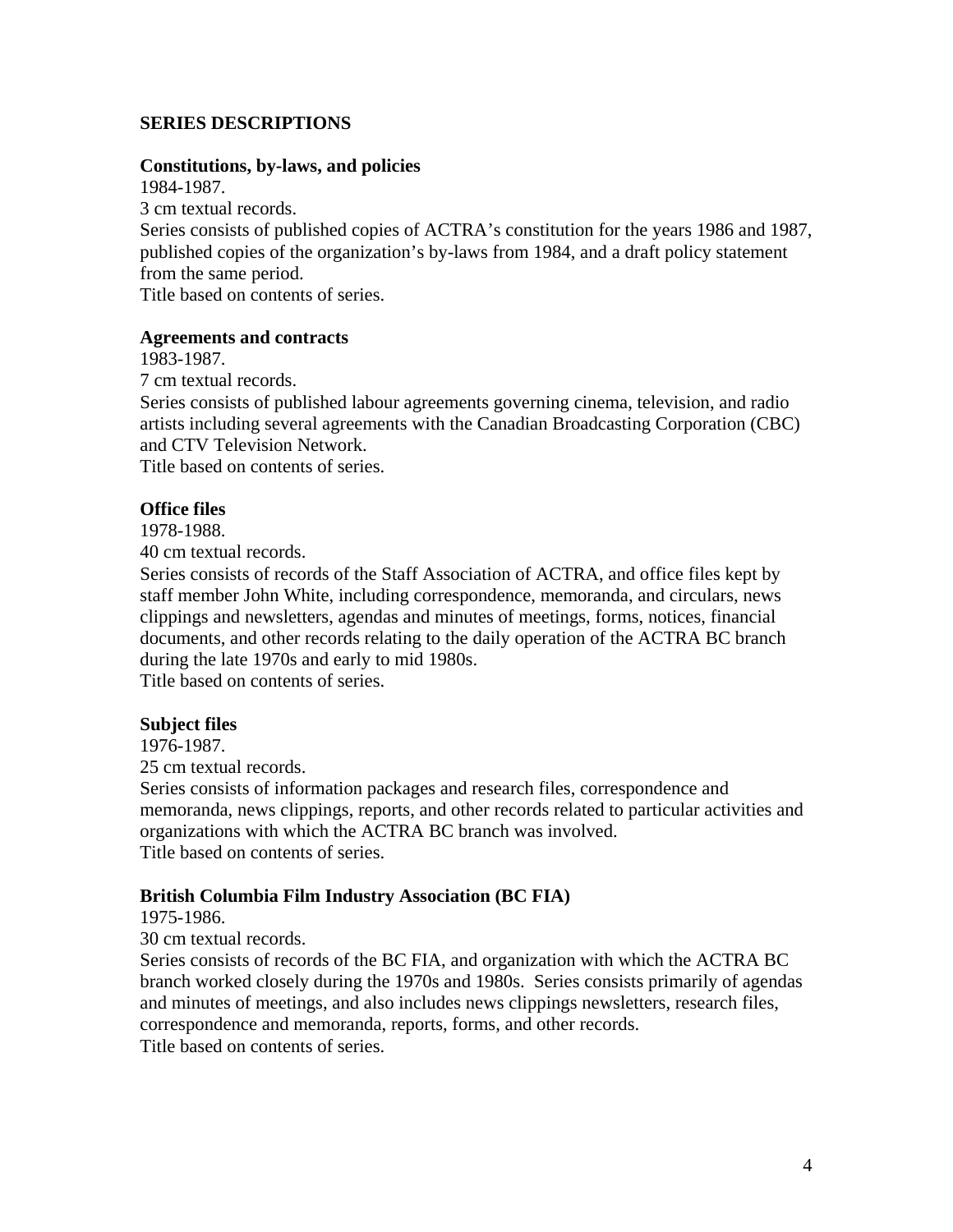## **ACTRA/CBC negotiations**

1975-1986.

20 cm textual records.

Series consists of records relating to contract negotiations between ACTRA and the CBC and includes proposals and responses to proposals, position papers, minutes of meetings, published bulletins, news clippings, and other records related to the bargaining process. Title based on contents of series.

## **Board of Directors**

1984-1987.

10 cm textual records.

Series consists of agendas and minutes of meetings of the ACTRA Board of Directors for the years 1984 to 1987.

Title based on contents of series.

Related records are located in the Office files series which also contains agendas and minutes of meetings.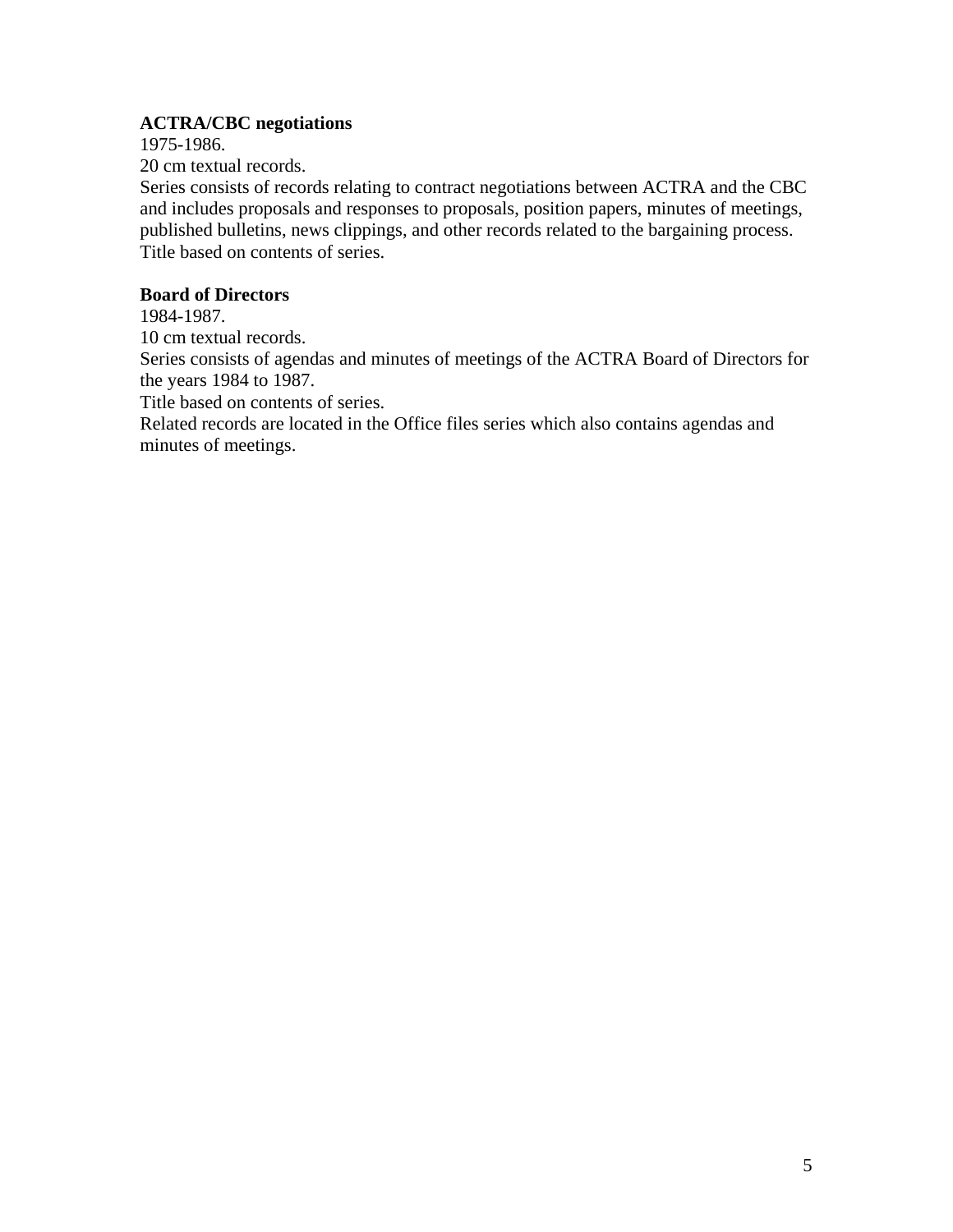## **FILE LIST**

## BOX/FOLDER DATES

# Series: Constitutions, by-laws, and policies

| 19 | $\mathbf{1}$         | Constitution                                                               | 1986      |  |
|----|----------------------|----------------------------------------------------------------------------|-----------|--|
| 19 | $\overline{2}$       | Constitution                                                               | 1987      |  |
| 19 | 3                    | By-laws                                                                    | 1984      |  |
| 19 | $\overline{4}$       | Policy statement: draft                                                    | 1986      |  |
| 19 | 5                    | <b>ACTRA Fraternal Benefits Society: Insurance benefits</b>                |           |  |
|    |                      | Series: Agreements and contracts                                           |           |  |
| 19 | 6                    | Alberta Educational Communications Corporation<br>(ACCESS)/ACTRA agreement | 1983      |  |
| 19 | 7                    | <b>ACTRA/CBC</b> agreement: Radio writers                                  | 1983      |  |
| 19 | 8                    | <b>ACTRA/CBC</b> agreement: Radio writers                                  | 1987      |  |
| 19 | 9                    | ACTRA/CBC agreement: Broadcast journalists and<br>researchers: Radio       | 1987      |  |
| 19 | 10                   | <b>ACTRA/CBC</b> agreement: Television performers                          | 1983      |  |
| 19 | 11                   | <b>ACTRA/CBC</b> agreement: Television writers                             | 1987      |  |
| 19 | 12                   | ACTRA/CBC agreement: Broadcast journalists and<br>researchers: Television  | 1987      |  |
| 19 | 13                   | CTV agreement governing performers                                         | 1984      |  |
| 19 | 14                   | CTV agreement governing writers                                            | 1984      |  |
| 19 | 15                   | Screen Actors Guild commercials contract                                   | 1985      |  |
|    | Series: Office files |                                                                            |           |  |
| 19 | 16                   | <b>Staff Association of ACTRA</b>                                          | 1978-1983 |  |

19 17 General files Nov 1978-Jan 1986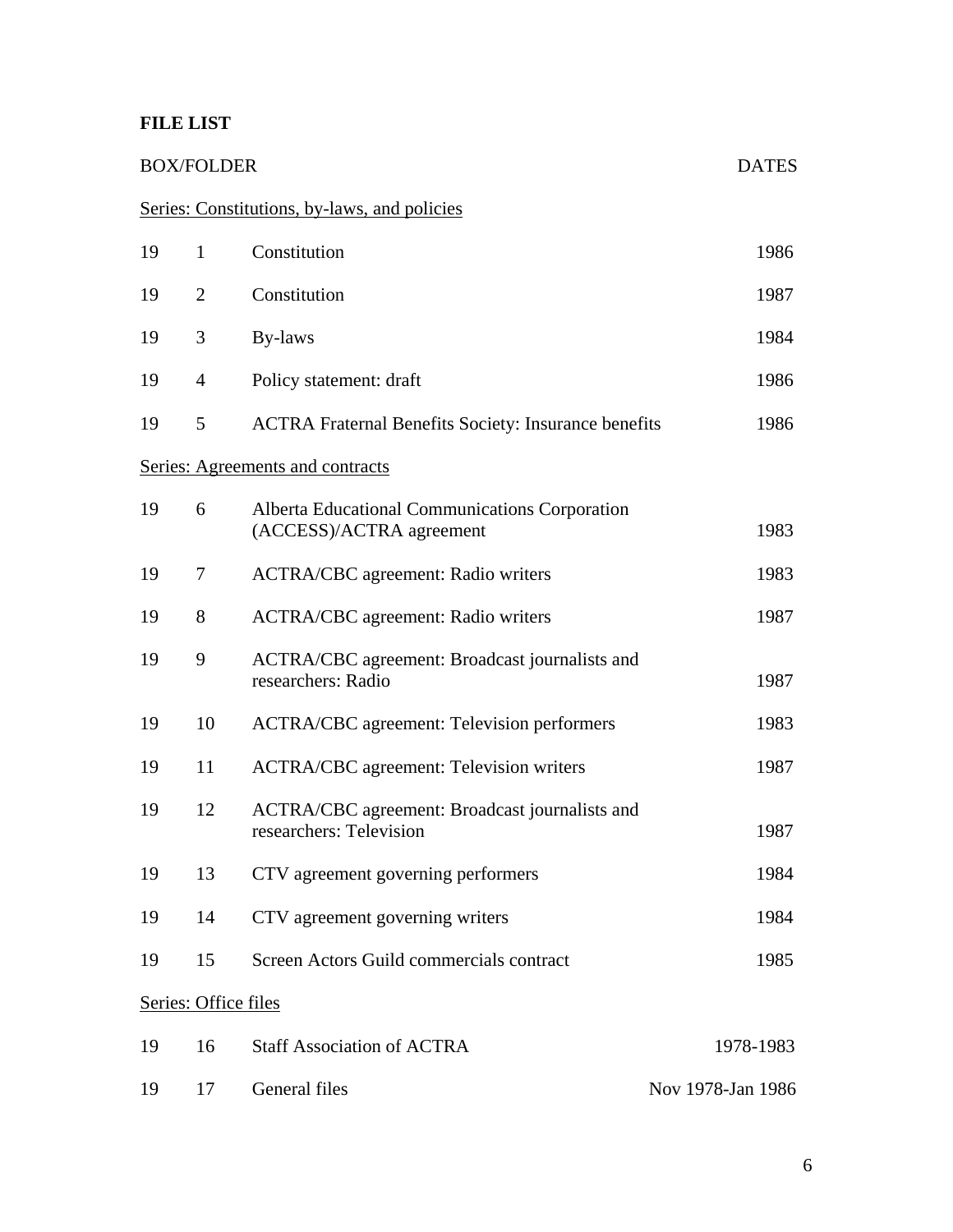| 19 | 18             | General files (John White)                           | 1977-1980           |
|----|----------------|------------------------------------------------------|---------------------|
| 19 | 19             | General files (John White)                           | 1981-1983           |
| 19 | 20             | General files (John White)                           | May-Nov 1984        |
| 19 | 21             | General files (John White)                           | Oct 1978-Apr 1985   |
| 19 | 22             | General files (John White)                           | May-Jun 1985        |
| 19 | 23             | General files (John White)                           | <b>Jul-Aug 1985</b> |
| 19 | 24             | General files (John White)                           | Sep-Dec 1985        |
| 19 | 25             | General files (John White)                           | Feb-Apr 1986        |
| 19 | 26             | General files (John White)                           | May-Aug 1986        |
| 19 | 27             | General files (John White)                           | Aug-Dec 1986        |
| 20 | $\mathbf{1}$   | General files (John White)                           | 1985-1988           |
|    |                | <b>Series: Subject files</b>                         |                     |
| 20 | $\overline{2}$ | <b>Budget discussion</b>                             | 1986                |
| 20 | 3              | Staff conference package                             | 1987                |
| 20 | $\overline{4}$ | Material relating to Fraternal Benefit Society       |                     |
| 20 | 5              | Annual conference of the ACTRA Writers Guild package | 1986                |
| 20 | 6              | Material relating to standing committees             |                     |
| 20 | 7              | <b>National Writers Council meeting</b>              |                     |
| 20 | 8              | Material relating to ACTRA Performers Guild          |                     |
| 20 | 9              | Material relating to Executive                       |                     |
| 20 | 10             | 1812 Cte.                                            | 1978                |
| 20 | 11             | Vancouver 1812 coordinating Cte.                     | 1978                |
| 20 | 12             | <b>Branches</b>                                      | 1986-1987           |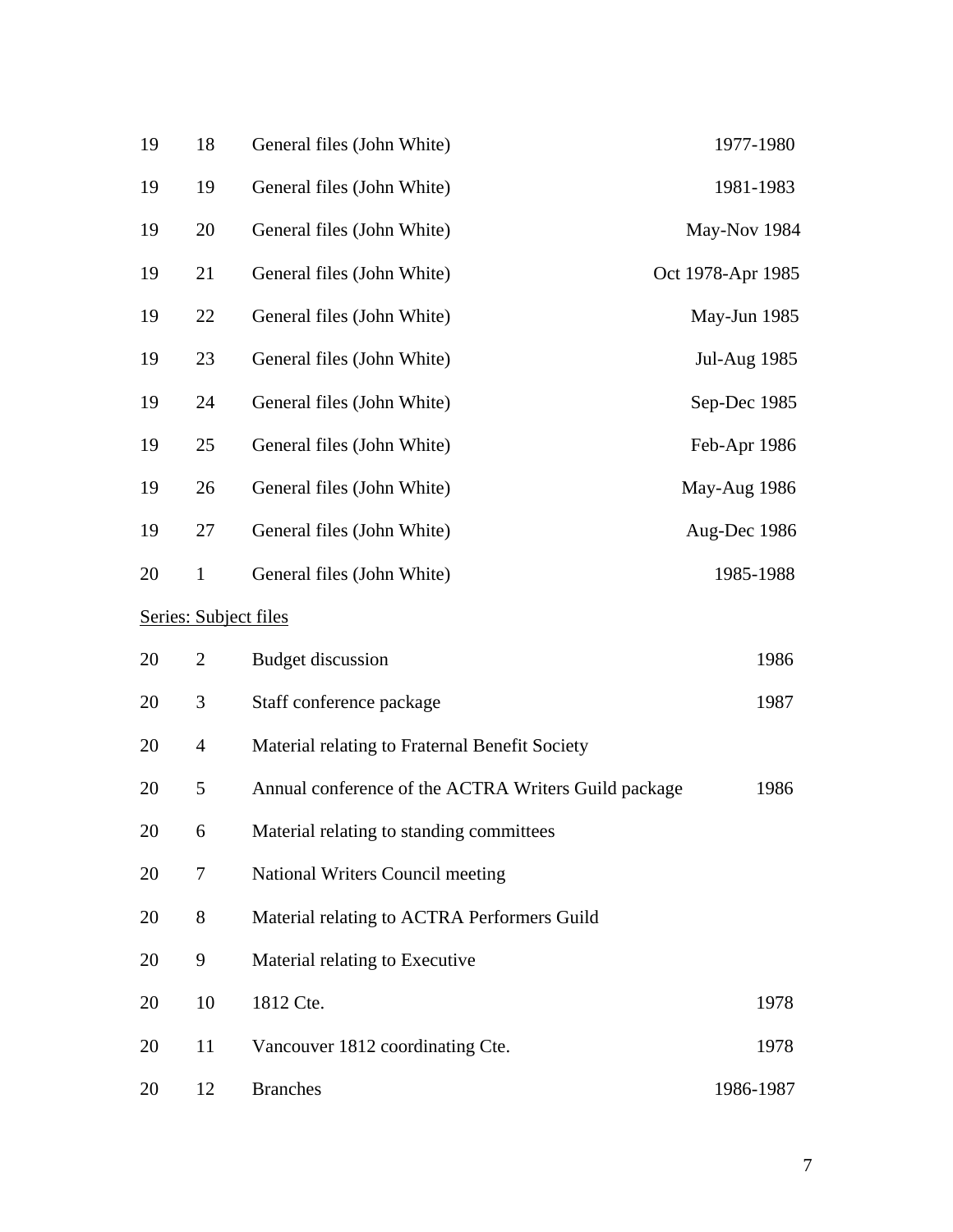| 20 | 13 | <b>BC Civil Liberties Association</b>                                                                                                |           |  |
|----|----|--------------------------------------------------------------------------------------------------------------------------------------|-----------|--|
| 20 | 14 | Writers (BC)                                                                                                                         | 1985      |  |
| 20 | 15 | <b>ACTRA</b> graphic arts building/BC Film Centre                                                                                    | 1986      |  |
| 20 | 16 | 15% withholding tax                                                                                                                  |           |  |
| 20 | 17 | Board of directors                                                                                                                   |           |  |
| 20 | 18 | 1985<br>Task force on broadcasting policy: Vancouver                                                                                 |           |  |
| 20 | 19 | 1985-1987<br><b>CKVU</b> negotiations                                                                                                |           |  |
| 20 | 20 | Focus for quality: Report of the task force on regional<br>programming                                                               | 1984      |  |
| 20 | 21 | CFTA: Intervention relating to the application of the CTV<br>Television Network for the renewal of its television network<br>licence | 1986      |  |
| 20 | 22 | Trade unions and inflation                                                                                                           | 1982      |  |
| 20 | 23 | <b>USSR: Trade union activity</b>                                                                                                    |           |  |
| 20 | 24 | <b>Council of Canadian Filmmakers</b>                                                                                                | 1976      |  |
| 20 | 25 | <b>ACTRA Writers Guild newsletter</b>                                                                                                |           |  |
|    |    | Series: British Columbia Film Industry Association                                                                                   |           |  |
| 20 | 26 | <b>ACTRA/Film Industry Association (FIA)</b>                                                                                         | 1975-1976 |  |
| 20 | 27 | General files                                                                                                                        | 1975-1976 |  |
| 20 | 28 | General files                                                                                                                        | 1977-1978 |  |
| 20 | 29 | General files                                                                                                                        | 1979-1980 |  |
| 20 | 30 | General files                                                                                                                        | 1981-1982 |  |
| 20 | 31 | General files                                                                                                                        | 1982-1983 |  |
| 20 | 32 | General files                                                                                                                        | 1984      |  |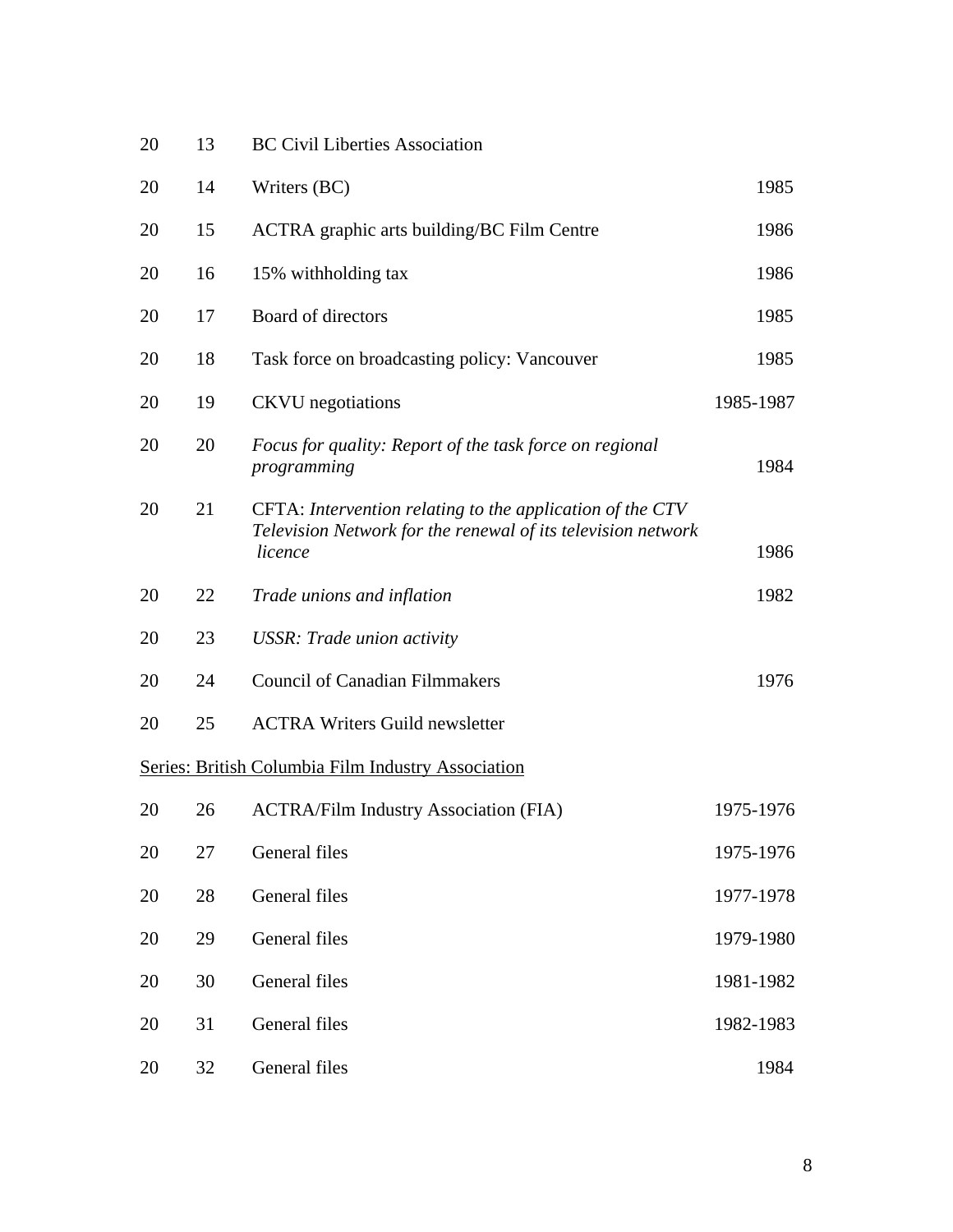| 21 | $\mathbf{1}$   | <b>Board of Directors</b><br>1985                 |              |  |  |
|----|----------------|---------------------------------------------------|--------------|--|--|
| 21 | $\overline{2}$ | 1985<br>Board of Directors: John White: Secretary |              |  |  |
| 21 | 3              | General files<br>1985                             |              |  |  |
| 21 | $\overline{4}$ | General files<br>1985-1986                        |              |  |  |
| 21 | 5              | <b>Council of Canadian Filmmakers</b>             |              |  |  |
| 21 | 6              | News clippings<br>1970s-1980s                     |              |  |  |
| 21 | $\tau$         | Newsletter<br>1970s-1980s                         |              |  |  |
|    |                | Series: ACTRA/CBC negotiations                    |              |  |  |
| 21 | 8              | <b>ACTRA/CBC</b> negotiations                     | Apr 1985     |  |  |
| 21 | 9              | <b>ACTRA/CBC</b> negotiations                     | May 1985     |  |  |
| 21 | 10             | <b>ACTRA/CBC</b> negotiations                     | Jun 1985     |  |  |
| 21 | 11             | <b>ACTRA/CBC</b> negotiations                     | Oct 1985     |  |  |
| 21 | 12             | <b>ACTRA/CBC</b> negotiations                     | Dec 1985     |  |  |
| 21 | 13             | <b>ACTRA/CBC</b> negotiations                     | Feb 1986     |  |  |
| 21 | 14             | <b>ACTRA/CBC</b> negotiations                     | Apr 1986     |  |  |
| 21 | 15             | <b>ACTRA/CBC</b> negotiations                     | May 1986     |  |  |
| 21 | 16             | <b>ACTRA/CBC</b> negotiations                     | Jun 1986     |  |  |
| 21 | 17             | <b>ACTRA/CBC</b> negotiations                     | Jul 1986     |  |  |
| 21 | 18             | ACTRA/CBC negotiations: Terms of settlement       | Aug-Sep 1986 |  |  |
| 21 | 19             | <b>ACTRA/CBC</b> negotiations: General            |              |  |  |
| 21 | 20             | CBC: Regional programming roles task force        | 1984         |  |  |
| 21 | 21             | <b>CBC:</b> General                               | 1975-1986    |  |  |
| 21 | 22             | News clippings                                    |              |  |  |